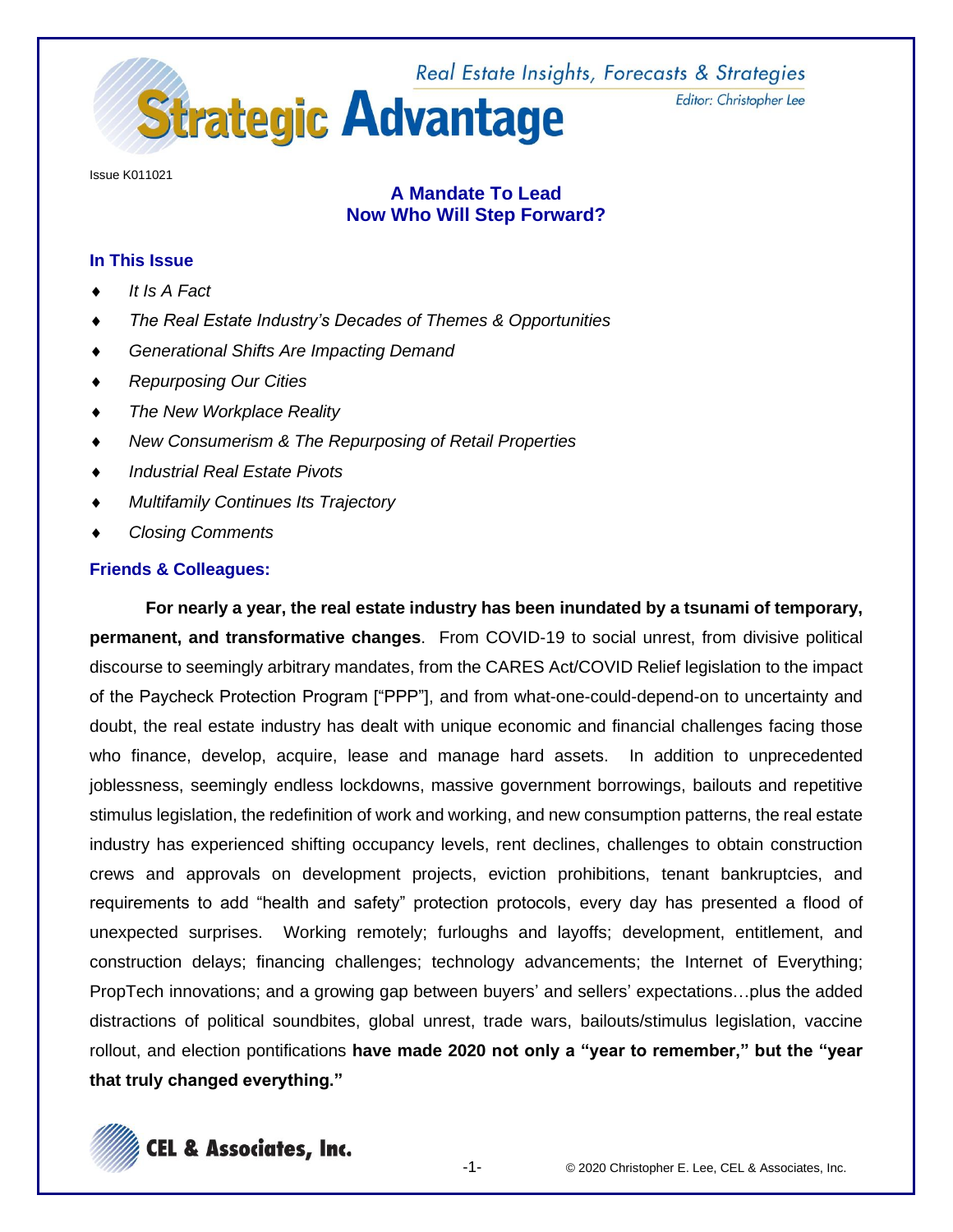**This issue of** *Strategic Advantage***, unlike any other over the past 27 years, is an appeal…no…rather, an invitation for the real estate industry to take this moment and lead instead of reacting to or navigating around the infinite challenges facing our country**. This issue is a call to lead…by creating real estate-based solutions and opportunities in every market where one invests, operates, and/or calls home.

From ancient Rome to the Zhou dynasty in China, from the Habsburg monarchy to the nation states of Europe, and from the cradle of civilization in Mesopotamia to the Egyptian dynastic era, **the world has been shaped by real estate. Where people live, work, shop, worship, and play has been the cornerstone of great cities**. Tourists [pre-COVID] flocked to visit, explore, and admire achievements of the past…wondering what was and envisioning what could be. Iconic buildings, wellconceived retail destinations, great residential projects, dynamic mixed-use properties, cultural marvels, and interactive entertainment facilities have defined CBDs, suburban communities and our geo-centric mosaic of regional markets. **Great real estate projects and buildings never were created in the comfort zone…they were the product of transformative leadership**. It was that transformative leadership that created value and positive social and societal changes by transcending self-interests.

What we are experiencing today is, at times, surreal ["I can't believe all this is happening simultaneously"]. **However, leading is less about resisting and far more about initiating. You don't lead from behind, you lead through inspiration, innovation, aligned purpose, and collaborative intent**. Rather than accept roadblocks to change, real estate leaders must create proactive solutions in response to change. Change is evolutionary and a result of many factors, but **leading in times of change is the delicate balance between today's priorities and tomorrow's opportunities**. Today, unfortunately, we have far too many reactors and responders to change, innerdirected leaders, and industry advocates who are comfortable maintaining the status quo [doing what we always do]. Too often, bottom-line decisions take precedence over creating scalable places that connect a wide range of experiences. **Today, more than ever, is the time and need for the real estate industry, real estate organizations, real estate leaders and real estate professionals to do what they do best…lead to make a difference.**

Social media, email and other forms of digital interaction have created as many disconnects as connections. For example, you cannot shake hands or hug with electronics. Social and workplace interactive structures decline with PDAs and artificial interaction. Consequently, individuals can feel less in control and sometimes even powerless over their lives. Striving to get ahead, fear of falling behind and concern about the unknown create a counter-productive level of fear, apprehension, and anxiety. When people feel isolated, forgotten or disengaged, they often cast blame. **Real estate is the catalyst for reattachment, creating safe havens and achieving connectivity and positive outcomes for all Stakeholders**.

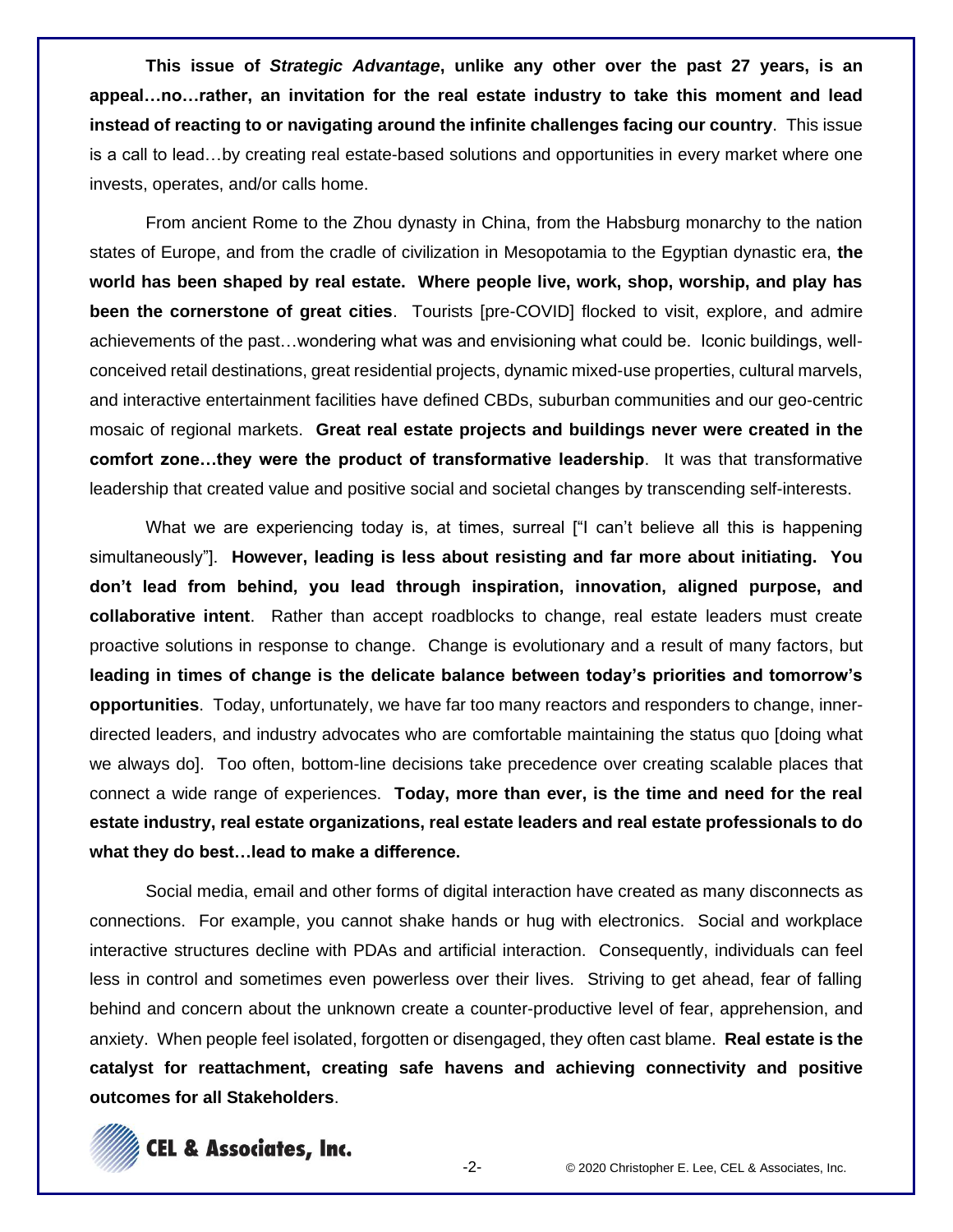**Real estate, which was often the catalyst for binding a society together, connecting the fabric of cultural intersections, and providing a gathering place where people live, work, and shop, has strayed from its original purpose toward more quantitative and financial metrics** of success. The impact of real estate is now measured in IRR, multiples, cap rates, and returns, and far less on societal and occupier/use outcomes. **The role of real estate in society must be qualitative as well as quantitative**. Real estate is the unfinished business of society and the continued responsible catalyst for creating opportunities by building upon a legacy of values, principles, inclusion, and optimism. **Real estate is a shared vision of expectations, fulfillment, and rewards**. The recovery outcomes of the past year are highlighted below.

#### **The Real Estate Industry's Recovery Outcomes From COVID-19**

- ➢ Industry consolidation has accelerated.
- ➢ Legacy exits/retirements continue to grow.
- $\triangleright$  New investment analytics emerged.
- ➢ Operating models are being reset and revitalized.
- ➢ New organizational architecture has been embraced.
- ➢ Assembling the best talent has become a 24/7 focus.
- ➢ Client/Customer-centric strategies are being implemented.
- ➢ Standards of Excellence and Social Purpose have been adopted.
- ➢ Succession and sustained governance are now a priority.
- ➢ Strategic planning and long-term perspectives have become essential.
- ➢ Growth opportunities are being created not found.
- $\triangleright$  Operational redundancy and duplicity are being eliminated.
- $\triangleright$  Transparency is now highly valued.
- ➢ Communications and connectivity have become organizational priorities.
- ➢ Capital, platform, and outcomes are being aligned.
- ➢ Transformational leadership and change management have been embraced.
- ➢ Technology has become a valued resource…when fully integrated.
- ➢ Retaining next generation stars and HIPOs has become essential.
- ➢ Health, wellness, and work/life balance has taken center stage.
- $\triangleright$  The past is no longer an accepted indicator of future outcomes.
- ➢ DEI and ESG values are readily being created/adopted.
- ➢ Securing a long-term source of growth capital has become a priority.
- ➢ Developing recurring income to cover G&A has been embraced.
- ➢ Investing in tomorrow is now a part of every budget.
- ➢ Building brand value has become essential for growth.
- $\triangleright$  The unexpected is now becoming the expected planning perspective.

Source: CEL & Associates, Inc.

**Real estate cannot solve systemic societal challenges, but it can provide the physical and experiential environments that bring people together. Real estate is not an experiment,** 

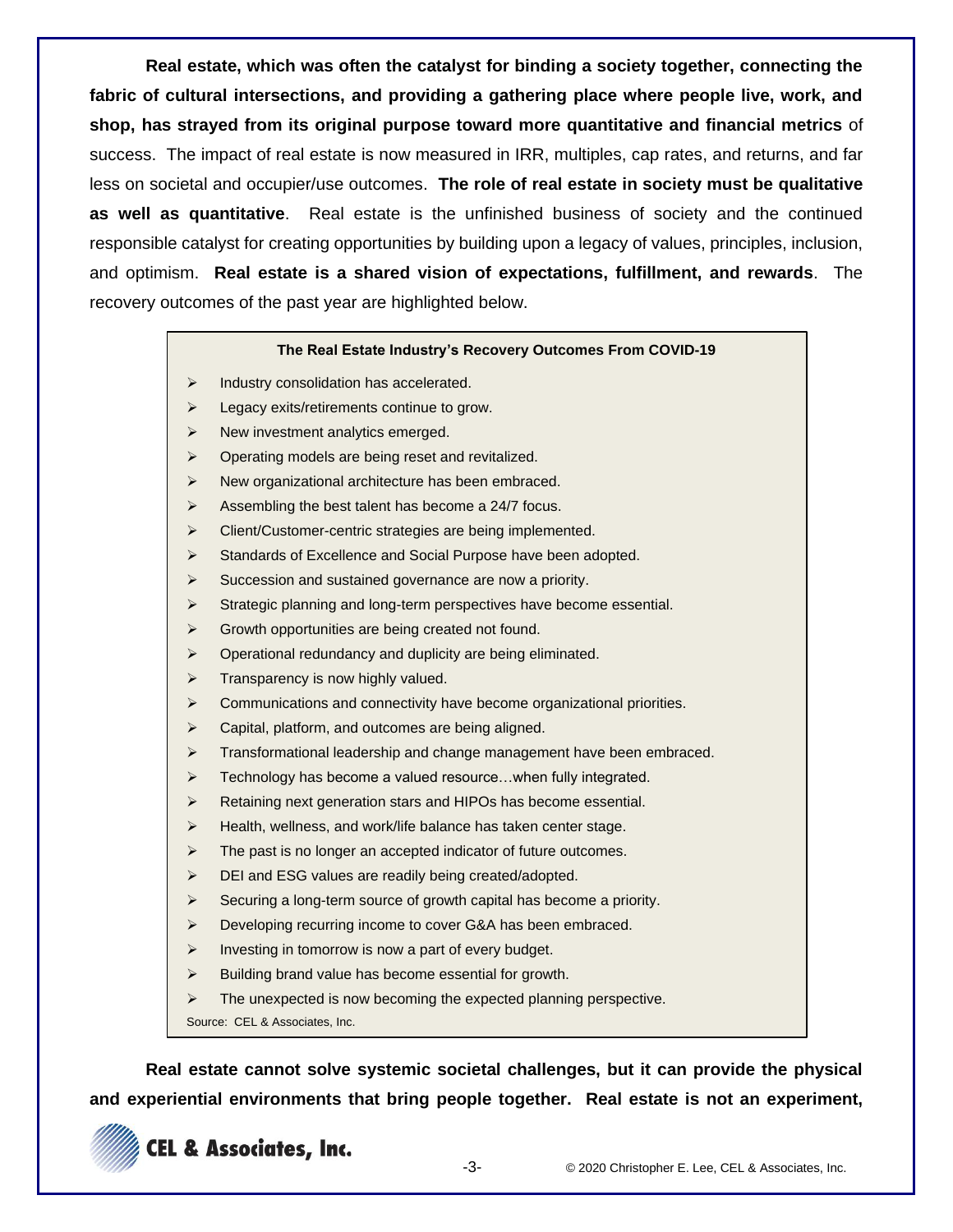**movement or cause…it is the structural fabric that defines and shapes how people connect, interact, celebrate, and link society to shared outcomes**. While individualism and achievement must be encouraged, in order for real estate to reclaim its mantle of shaping what defines community success and fulfill individual expectations, the industry must lean in. **Real estate can and must be inspirational, inclusionary, and invaluable. The future is measured on what** *can be* **rather than what** *is*. **Progress is defined by exceeding expectations. Goal achievement is measured in human, in addition to financial, terms**.

In this edition of *Strategic Advantage,* we will examine the role of real estate in society, the cyclical shifts creating challenges and opportunities, what is ahead for each asset class, and why now is the perfect time to make a difference…the perfect time to pivot.

# **It Is A Fact**

**Today technology is reshaping the way users view, interact with, and value real estate**. It is turning upside down the way real estate companies acquire, develop, finance, lease, operate, and dispose of real estate assets. COVID-19 merely accelerated shifts that were methodically moving forward [some at glacial speed]. The meaning of space [individual and shared], location, accessibility and occupancy or use is being redefined. **Data aggregators and PropTech innovations have leveled the playing field and given many the proprietary insights formally reserved for a few**. New competitors are emerging, new building materials are changing design and construction practices, and predictive analytics are replacing instincts in investment decisions. Legacy real estate icons are retiring, entity consolidations are accelerating, and operating practices and processes are being reshaped. **The primarily outer-directed nature of the real estate industry has been turned on its head as value creation inside the four walls takes priority.** Real estate assets are no longer single purpose as work from home or remotely, online shopping and interactions are now integrated in the new normal of everyday life. Homes become offices, coffee shops are now small meeting spaces, hotels offer gathering places, office buildings now provide lifestyle services and industrial properties have embraced robotics and AI to improve efficiency. Technology has enabled and empowered many real estate firms to compete in a world where speed of delivery, flawless execution and personalization matters. **Winning the game is no longer about sites, it is about creating valued customer experiences and customer share**. The best sites with poor service are losing to accessible sites with best-in-class services. **Today and tomorrow are all about identifying, anticipating, responding, and providing greatly appreciated customer experiences that are valued, recurring, and lasting**.

For years the leading industry professional organizations featured "Biggest Deal," "Top Managers," "Capital Raised," "Deal of the Year," "Highest Producer," "Building of the Year," or rankings by AUM, square feet, units managed, or gross revenues.

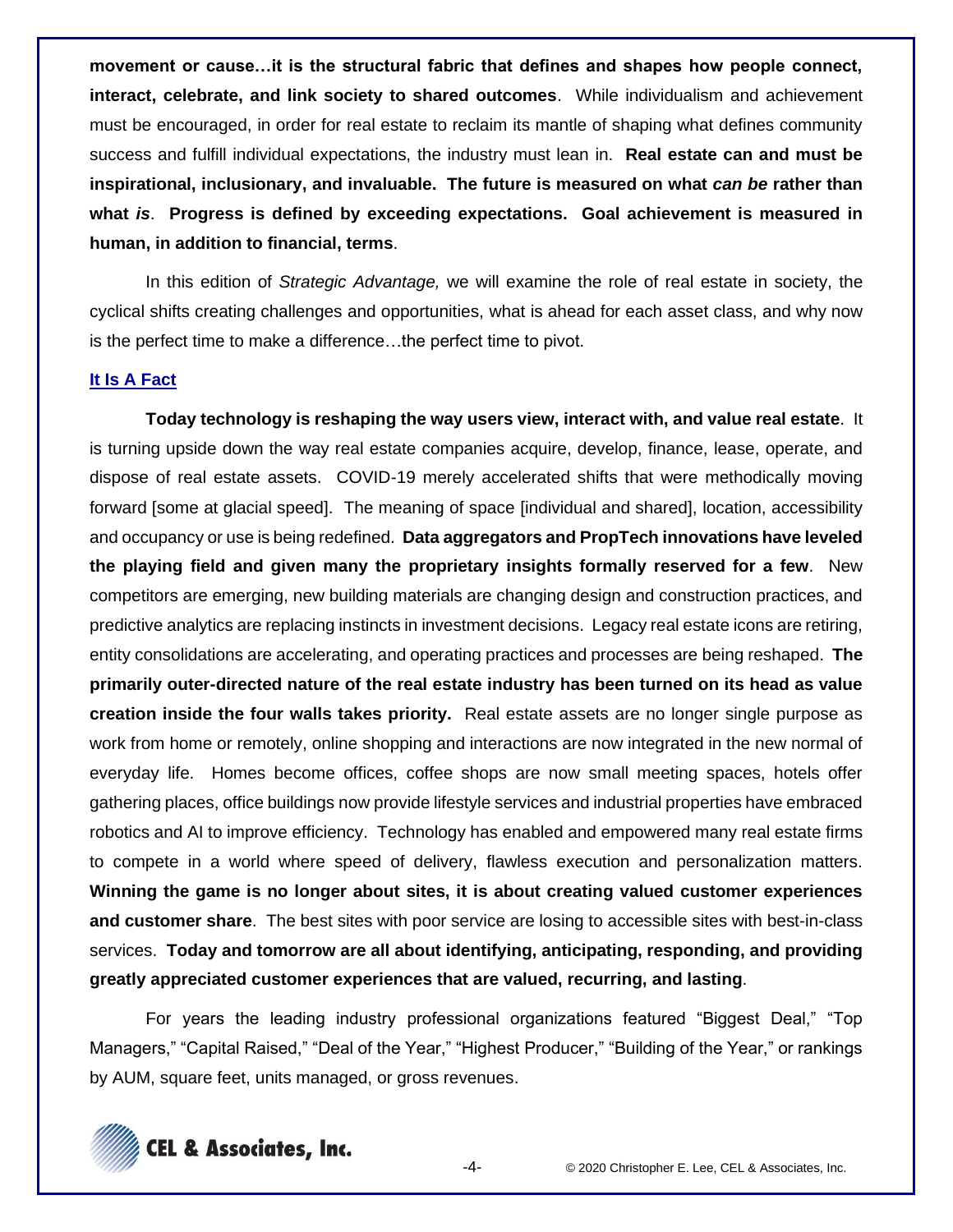While these traditional metrics may have worked  $10 - 20$  years ago, today's value metrics are increasingly based on user or occupier benchmarks.

**Startling…to our knowledge no one in the real estate industry has created, implemented or leveraged the "Network Effect"** [1990s phenomena universally embraced by the tech industry] **to create greater enterprise value or enhanced performance**. Historically the real estate industry has been a reactor to events. **Too often, many in the real estate industry have been observers to unfolding events, great responders to moments in time, and champions of "wait and see what others are doing" before making a decision**. That follower or herd mentality is not the entrepreneurial foundation of what has made real estate and the real estate industry a move-the-needle leader in society's evolution.

## The Real Estate Industry Must Pivot To Assure Future Prosperity

#### **Shift From:**

- $\blacktriangleright$ Building/managing space to creating environments and valued experiences.
- ➤ Focusing on four walls [structural] to what is inside the four walls [occupiers or users].
- $\blacktriangleright$ Buildings as properties to buildings as catalysts to connect, network and interact.
- Traditional to contemporary performance evaluative metrics. ≻
- $\blacktriangleright$ Buildings as an end point to buildings as a cornucopia of synergies/adjacency opportunities.
- ➤ Asset-centric to customer-centric priorities.
- ➤ Human resources to talent management.
- $\blacktriangleright$ Hierarchical to matrix decision-making.
- $\blacktriangleright$ Traditional to non-traditional business practices.
- ➤ An organization to an enterprise.
- $\blacktriangleright$ One-time income streams to recurring fee income.
- $\blacktriangleright$ Historically based to predictive analytics.
- ➤ Employee to team/partner mindset.
- $\blacktriangleright$ Following others to moving the needle.
- $\blacktriangleright$ Single or multichannel to omnichannel.
- ➤ Technology as a tool to technology as a strategic resource.
- $\blacktriangleright$ The unknown/uncertain to sustainable governance.
- ≻ Client lists to recurring, valued client relationships.
- $\blacktriangleright$ Brand awareness to brand equity.
- $\blacktriangleright$ Static to dynamic business perspectives.

Source: CEL & Associates, Inc.

# **CEL & Associates, Inc.**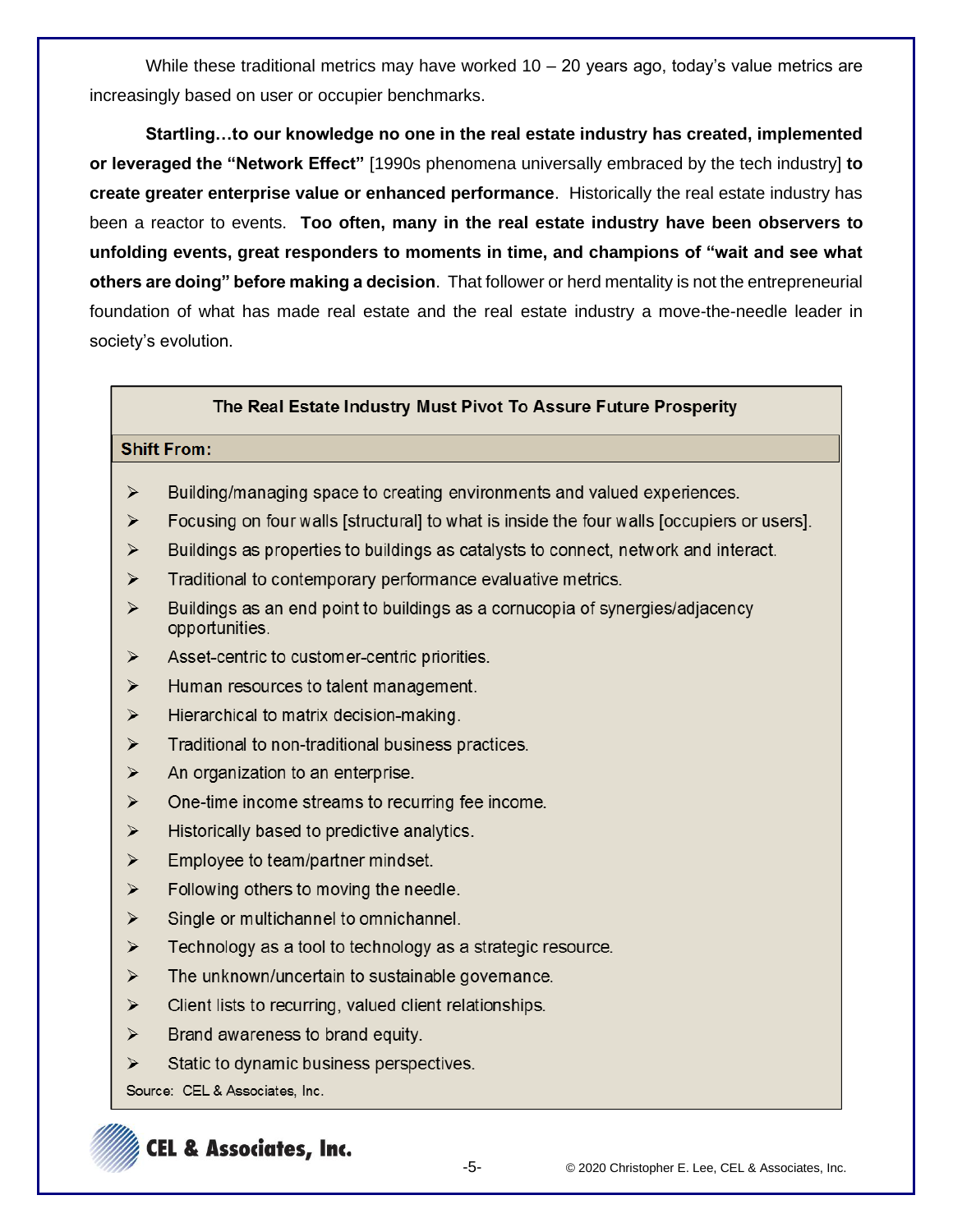Demographic, economic, social, and technology shifts are rapidly changing our everyday lives. Attitudes, perceptions, opinions, perspectives, and expectations of Americans are changing. In his book, *The Rise of the Creative Class*, Richard Florida wrote about the "no collar workplace" and the "experiential lifestyle." Cities throughout the U.S. are struggling with how to create productive shared, experiences amid increasing political and social divide. The solutions for our cities and towns cannot be utopian [a path with no end point] but must be real/practical with demonstrable outcomes [economic and job growth, reduced crime, higher education attainment, health and wellness, and gateway opportunities for all]. It does not matter whether you are an employee or a freelancer, a white collar or blue-collar worker, a Baby Boomer or a Millennial, or a conservative or liberal. What matters are outcomes, and the best catalyst or agent to lead that change is the real estate industry. Why? Because the real estate industry creates, develops and manages where we live, work, shop and recreate. **Other than social media and mega search engines, no one has as many daily touches to the fabric of society as the real estate industry.** No one! However, everyone needs to do their part…collectively. Like Aesop's fable of the bundle of sticks, "…together you are invincible…union gives you strength."

#### **The Real Estate Industry's Decades of Themes & Opportunities**

**One clear fact of history is that it has rarely ever worked out the way it was intended**. A decade is a period of 10 years that begins with a year ending in zero and ends in a year ending with nine. A decade is an interval of time that historically has defined real estate themes. The table below highlights those prior, current, and future themes.

|                                | <b>Decade Real Estate Themes</b>                                                          |
|--------------------------------|-------------------------------------------------------------------------------------------|
| <b>1920s</b>                   | Real estate accelerated rapid industrialization and speculative investing                 |
| <b>1930s</b>                   | Real estate as a result of government intervention, regulation, and mass migration        |
| <b>1940s</b>                   | Real estate to support the common good                                                    |
| 1950s                          | Real estate enables the American Dream [consumerism and suburbia]                         |
| <b>1960s</b>                   | Real estate connects the geographic dots and revitalizes U.S. cities                      |
| <b>1970s</b>                   | Real estate disconnects from urban dependency and stagflation                             |
| <b>1980s</b>                   | Real estate utilizes financial engineering and preferential tax legislation               |
| 1990s                          | Real estate becomes geocentric with generational purpose                                  |
| <b>2000s</b>                   | Real estate and technology collide to create 24/7 outcomes                                |
| 2010 <sub>s</sub>              | Real estate shifts to accommodate a rental- and digital-based society                     |
| <b>2020s</b>                   | Real estate becomes a personalized place and portal to connect, work, shop, and entertain |
| <b>2030s</b>                   | Real estate intersects with technology to redefine space and location                     |
| <b>2040s</b>                   | Real estate ventures into oceans, space and dynamic repurposing                           |
| Source: CEL & Associates, Inc. |                                                                                           |

**Interestingly, future decades [the '20s, '30s, '40s] will be defined by technology, not bricks and mortar; touchpoints and relationships, not rankings or lists; and will be shaped by those who can anticipate not respond to evolving trends**. As highlighted above, the 2020s, despite

# **CEL & Associates, Inc.**

-6- © 2020 Christopher E. Lee, CEL & Associates, Inc.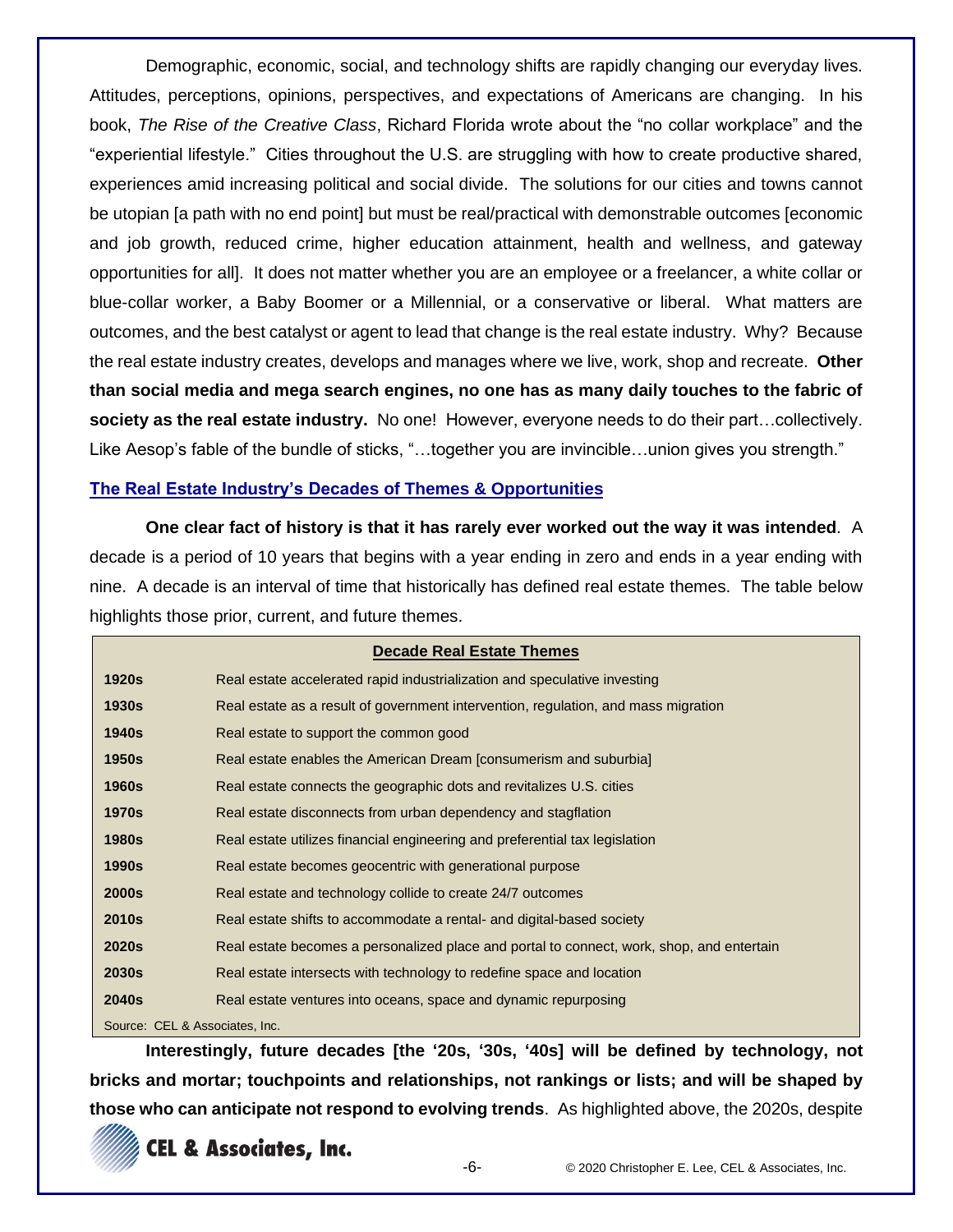the significant impact of COVID-19, will be shaped by the redefinition of space and location. Real estate assets will be viewed as "personalized" places to live, work and shop. The generic "building" will shift to become a living laboratory of an evolving new normal. **Real estate has become a portal for connecting, communicating and collaborating**. Buildings, regardless of their primary use, are more than four walls or an asset on a spreadsheet…they are the fabric of our daily lives. **Real estate is not just a financial asset with users…it is a connective hub where 95% of all major decisions in life and business originate or are made.** However, the real estate industry is composed of a number of national and hundreds of statewide real estate organizations. While all real estate organizations listed below are outstanding in their "specific industry focus," overall the fragmentation of messaging, misalignment of shared outcomes, and redundancy of purpose limits/inhibits constructive legislative leverage. According to a November 2020 study by the Federal Reserve, **the U.S. real estate combined residential and commercial sectors are valued at \$59.7 trillion.** I am not convinced the real estate industry gets the same seat at the table in Washington, D.C. or state capitals as others with far less overall sector value. The need to create a **National Real Estate Coalition** is required …today.

|                                      |                                |                          |                         |                          | <b>Need To Bring Single Purpose Focus</b>            |                          |                |  |
|--------------------------------------|--------------------------------|--------------------------|-------------------------|--------------------------|------------------------------------------------------|--------------------------|----------------|--|
|                                      |                                |                          | To A Fractured Industry |                          |                                                      |                          |                |  |
|                                      | <b>NMHC</b>                    |                          | <b>CREW</b>             |                          | <b>SIOR</b>                                          |                          | <b>ASA</b>     |  |
|                                      | ULI                            |                          | <b>NAIOP</b>            |                          | <b>NAREB</b>                                         |                          | <b>NAMB</b>    |  |
|                                      | <b>NAA</b>                     |                          | <b>ICSC</b>             |                          | <b>NAHB</b>                                          |                          | <b>NAREA</b>   |  |
|                                      | <b>IREM</b>                    |                          | <b>NAREIM</b>           |                          | <b>NAHREP</b>                                        |                          | <b>ARES</b>    |  |
|                                      | <b>NARPM</b>                   |                          | <b>NAREIT</b>           |                          | <b>USGBC</b>                                         |                          | <b>BOMA</b>    |  |
| -                                    | <b>REAA</b>                    | -                        | <b>CRE</b>              | $\overline{\phantom{0}}$ | <b>REIAC</b>                                         | $\overline{\phantom{0}}$ | <b>ASHA</b>    |  |
| -                                    | <b>CCIM</b>                    | $\overline{\phantom{0}}$ | <b>RERI</b>             |                          | <b>APREA</b>                                         | $-$                      | <b>AFIRE</b>   |  |
|                                      | <b>NIC</b>                     |                          | <b>AIA</b>              |                          | <b>MBA</b>                                           |                          | <b>NACREIF</b> |  |
|                                      | <b>APA</b>                     |                          | <b>NACTO</b>            |                          | <b>PREA</b>                                          |                          | WELL           |  |
|                                      |                                |                          |                         |                          | Plus hundreds of statewide real estate organizations |                          |                |  |
|                                      |                                |                          |                         |                          |                                                      |                          |                |  |
|                                      |                                |                          |                         |                          |                                                      |                          |                |  |
|                                      |                                |                          |                         |                          |                                                      |                          |                |  |
| "The National Real Estate Coalition" |                                |                          |                         |                          |                                                      |                          |                |  |
|                                      | Source: CEL & Associates, Inc. |                          |                         |                          |                                                      |                          |                |  |

As the real estate industry's Decade of Themes evolves, the shift is underway from bricks to clicks, from space to environment, and from intuition to analytics. **By 2030, the intersection of VR, AR, AI and holograms will likely mandate a repurposing and/or "Tech Proofing" of 60% - 75% of today's real estate properties.**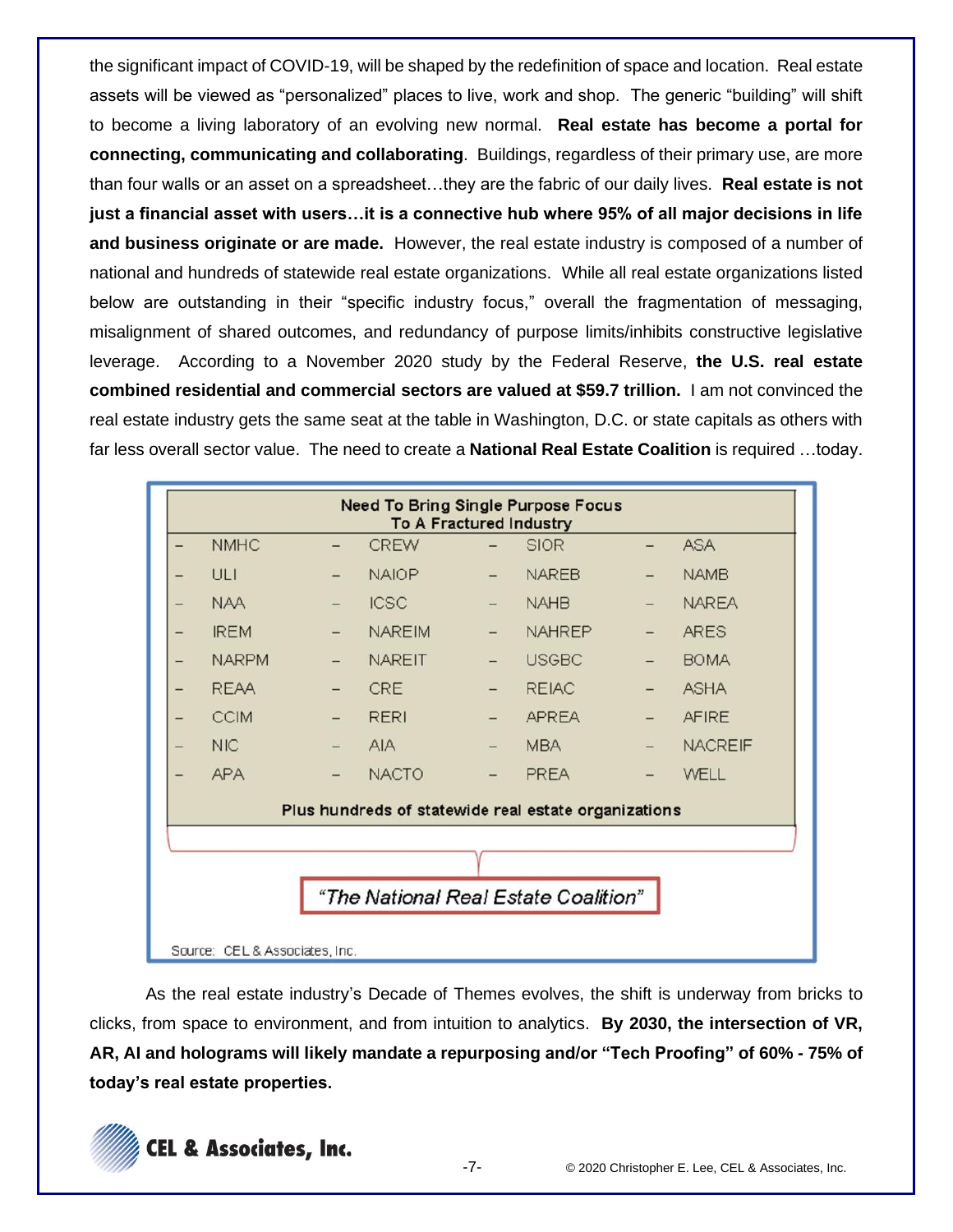The table below highlights the three distinct real estate cycles.

|                                | The Real Estate Industry Is In 3 Distinct Cycles                        |
|--------------------------------|-------------------------------------------------------------------------|
|                                | Mega Cycles - Occur Every 40 Years                                      |
| 1920 - 1960                    | <b>Nation Building</b>                                                  |
| 1960 - 2000                    | <b>Boomer Awakening</b>                                                 |
| $2000 - 2040$                  | <b>Digital Age</b>                                                      |
|                                | Super Cycles - Occur Every 20 Years                                     |
| 1920 - 1940                    | Infrastructure Expansion                                                |
| 1940 - 1960                    | Post-War Economy                                                        |
| 1960 - 1980                    | Period of Social Change & Challenge                                     |
| 1980 - 2000                    | <b>Financial Engineering</b>                                            |
| $2000 - 2020$                  | Internet of Everything                                                  |
| $2020 - 2040$                  | <b>Generational &amp; Demographic Transition</b>                        |
|                                | Decades Cycles - Occur Every 10 Years                                   |
| 1990 - 1999                    | Age of Start-ups, Entrepreneurism & Multiculturism                      |
| $2000 - 2009$                  | Age of Exuberance and Debt                                              |
| $2010 - 2019$                  | Age of Capital, Asset, Entity Rebalancing & Consolidation               |
| $2020 - 2029$                  | Age of Legacy Exits, Disrupters, Disruption, Innovation & Social Change |
| $2030 - 2039$                  | Age of AI, Automation & Individualization                               |
| Source: CEL & Associates, Inc. |                                                                         |

**Real estate time is not only linear, but is measured in periods of relief, optimism, blind entrepreneurism, anxiety, fear, and discontinuity**. Real estate time is cyclical, experiential, and transformative. As the industry evolves through the 2020s, it will move simultaneously through one decade, plus half of a 20-year cyclical shift. However, when one looks at the "average interwar period," historians such as Joshua S. Goldstein [professor emeritus of international relations at American University], George Modelski [professor of political science emeritus at the University of Washington], and L.L. Farrar, Jr. [independent scholar] have forecast a decade of challenge ahead. Forbes magazine expects the 2020s to be "The Great Reset." As we all know, humans and societies are not precise, so one cannot predict with accuracy when or if a major global, domestic, or cultural event will occur. **The current political, social, and societal divides in America are early warning signs that significant changes are ahead**.

**For the real estate industry, a moment of opportunity arises amid the "saecular turning"** [a phrase used by the Etruscans to acknowledge the rhythmic cycle of cultures]. While the real estate industry has generally moved in accordance with supply/demand, capital and tax/regulations, and "incentives," the 2020s will be a decade of transformative opportunities. Similar to post-WWII, the

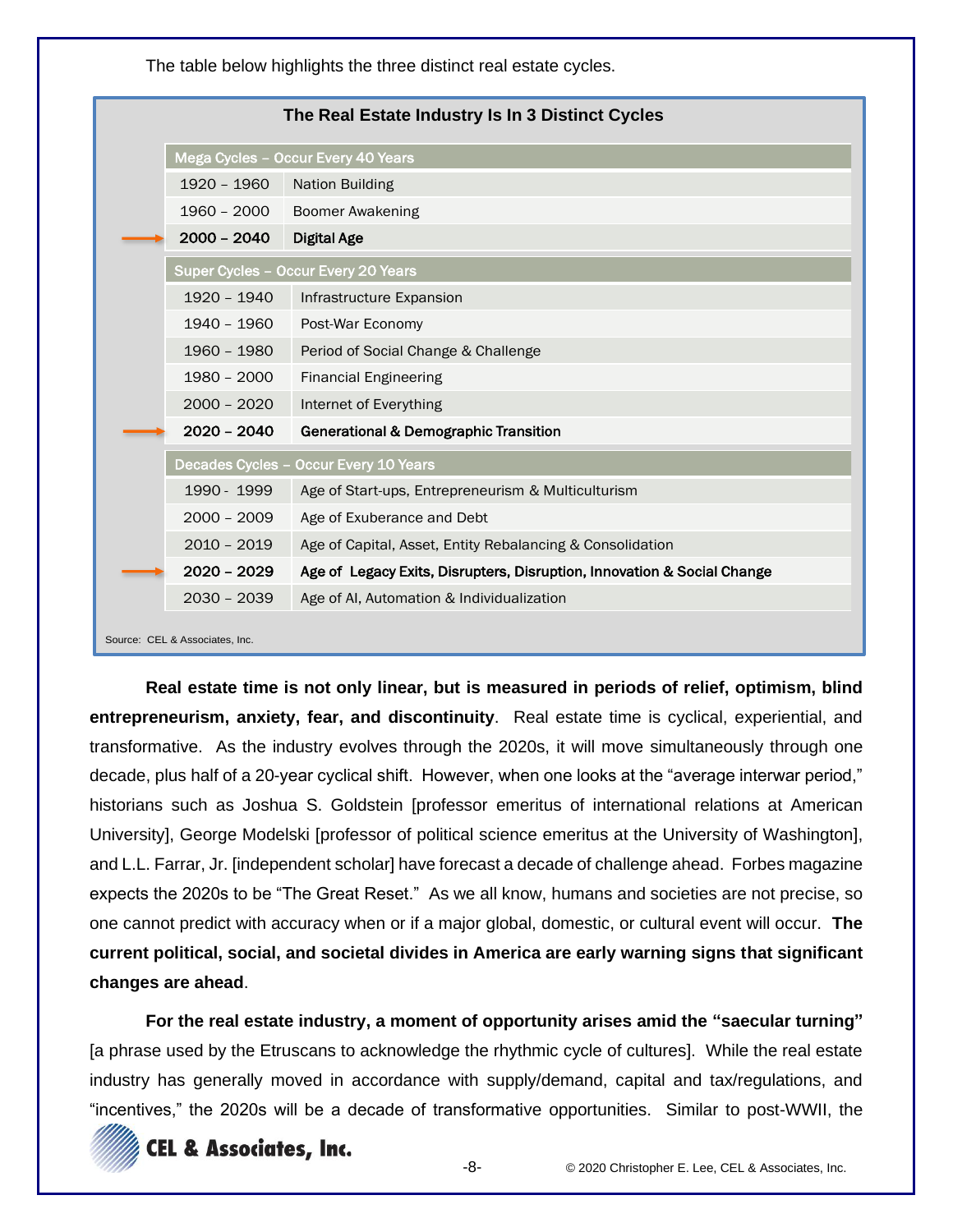1960s' Boomers coming of age, the 1980s' Reagan revolution, the digital age and "great divide" of the 2020s, these seminal moments provide unprecedented opportunities amid the tsunami of market, social, economic, and demographic challenges. **The real estate industry can seize this moment to be one of the architects of tomorrow or stay on the sidelines and let others determine future outcomes**. Now is the time to lead remembering the quote from French statesman Charles Alexandre de Calonne (1734–1802), *"…the impossible takes a little longer."* 

# **Generational Shifts Are Impacting Demand**



**Generational Groupings - 2020**

From an aging generation of Baby Boomers to the emerging Gen Zs, **generational shifts not only drive the demand for real estate, they create the demand generators shaping real estate outcomes**. Baby Boomers view real estate as a source for wealth creation, while Millennials and Gen Zs tend to believe real estate should be a catalyst for societal interaction and community wellbeing. Xers seem to view real estate as a place to connect and engage, while the Silent Generation [now 75 – 94 years of age] reminisce about real estate being the structure foundation of a great society. The younger one is, the more real estate is viewed as a portal to connect, a place to network, and an environment for wellbeing.

**Each generation brings its own values, experiences, expectations, and perspectives to how real estate "fits into their lives."** In 2020, we are seeing the first signs of generational transfer in America.

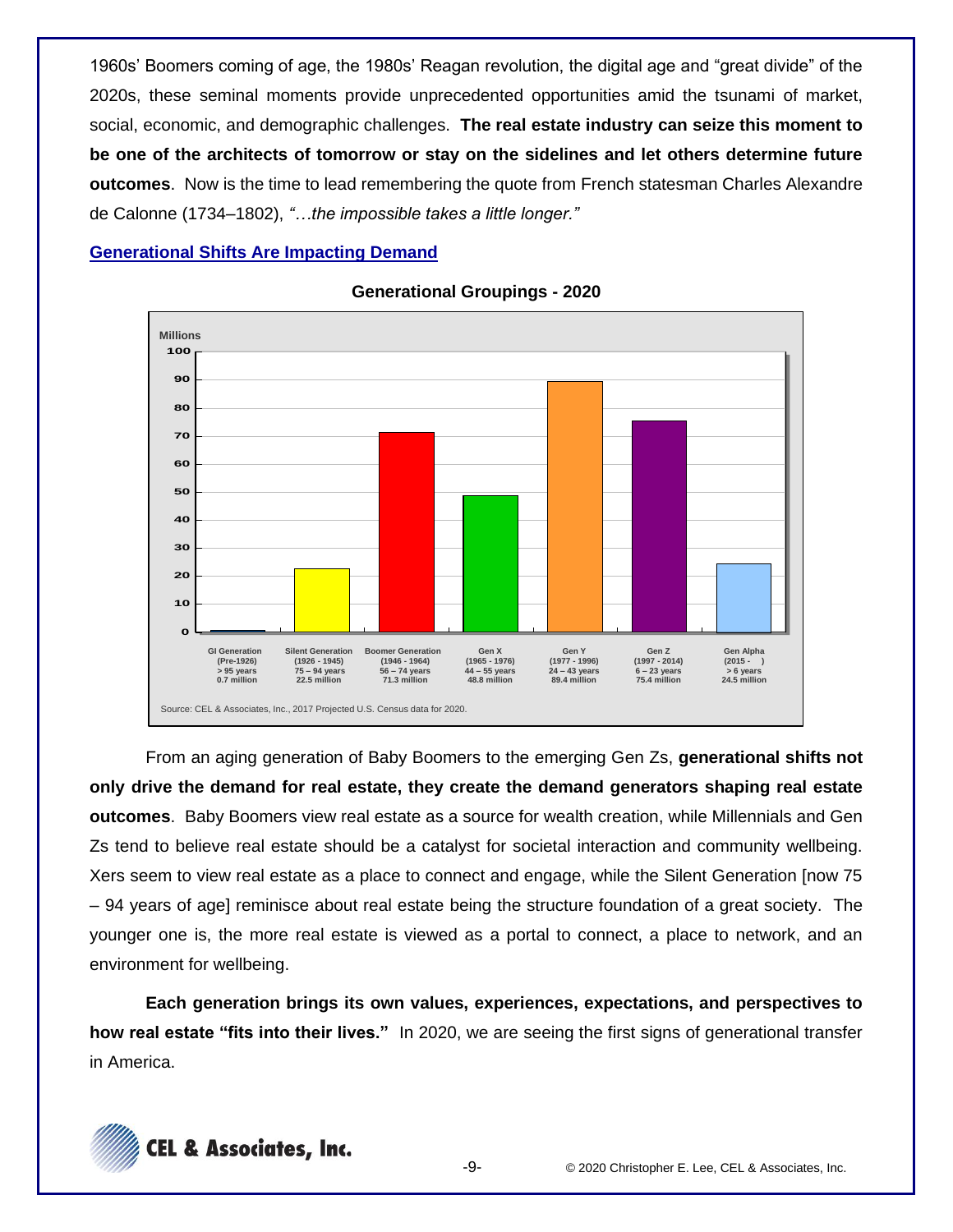# **Generational Shifts Are Impacting Demand For Real Estate**

| Generation                            | Age Range<br>[2020] | <b>Impact On Real Estate Demand</b>                                                                                                                                                                                |
|---------------------------------------|---------------------|--------------------------------------------------------------------------------------------------------------------------------------------------------------------------------------------------------------------|
| "Old Baby Boomers"<br>$[1946 - 1953]$ | 67 - 74 Years       | <b>Healthcare And Home Care</b><br>$\blacksquare$<br>Retirement Living With Time To Travel<br>$\blacksquare$<br>Downsize To Walkable Lifestyle<br>$\blacksquare$<br><b>Seeking Accessibility</b><br>$\blacksquare$ |
| "Generation Jones"<br>$[1954 - 1964]$ | 56 - 66 Years       | Driving "Green" Revolution<br>$\blacksquare$<br>Remodeling To Stay<br>$\blacksquare$<br><b>Struggling Financially</b><br>$\blacksquare$<br>Digital Nomads & Online Champions<br>$\blacksquare$                     |
| "Generation X"<br>$[1965 - 1976]$     | 44 - 55 Years       | Driving The Urban Tribe<br>$\blacksquare$<br>Mixed-Use Product Preferred<br>$\blacksquare$<br>Connective Retail & "For The Moment" Devotees<br>$\blacksquare$<br>"Settling Down" Residential<br>$\blacksquare$     |
| "Millennials"<br>$[1977 - 1996]$      | $24 - 43$ Years     | Lifetime Rental Lifestyle<br>$\blacksquare$<br>Online Retail Channel Surfers<br>$\blacksquare$<br>24/7 Cities Preferred<br>п<br><b>Seeking Collaborative Environments</b><br>п                                     |
| "Generation Z"<br>$[1997 - 2014]$     | $6 - 24$ Years      | View Internet As "Their" Link<br>$\blacksquare$<br><b>Gravitate to Trusted Brands</b><br>п<br>View Real Estate As An Environment<br>$\blacksquare$<br>Self-Actualized.<br>$\blacksquare$                           |
| Source: CEL & Associates, Inc.        |                     |                                                                                                                                                                                                                    |

Over the 2020 – 2040 period, **aging Baby Boomers will push for a revitalization of our cities, an increase in funds to rebuild our infrastructure for the future digital highway, and a return to the walkable communities and neighborhoods where they grew up**. Baby Boomers will be the drivers of ESG and DEI initiatives as their legacy fulfillment seeks self-defined redemption. Xers will be in positions of power [government and institutions], but with limited ability to move the needle. Boomers may allow inflation to occur in order to reduce a burgeoning debt culture…yet, as a result, wipe out much of Xers' net worth. The Millennials will become the next Boomer-like demographic upon which future foundational/structural outcomes be primarily based. During this time, **real estate will be oriented to "future ideals" as environmentally friendly assets will be rewarded with tax breaks to spur [re]development**.

**Apartments, during this generational shift, will move from a place to rent to a place to call home. Retail assets will be places to connect and experience**, not just a place to shop and leave. **Industrial assets will be dynamic**, robotic-driven assets to provide "what is needed" in a "just in time" environment. **Office properties will become 24/7 places to connect, network, link and interact in real time.** Workers will not "come to the office," the workers will have the "office come to them."

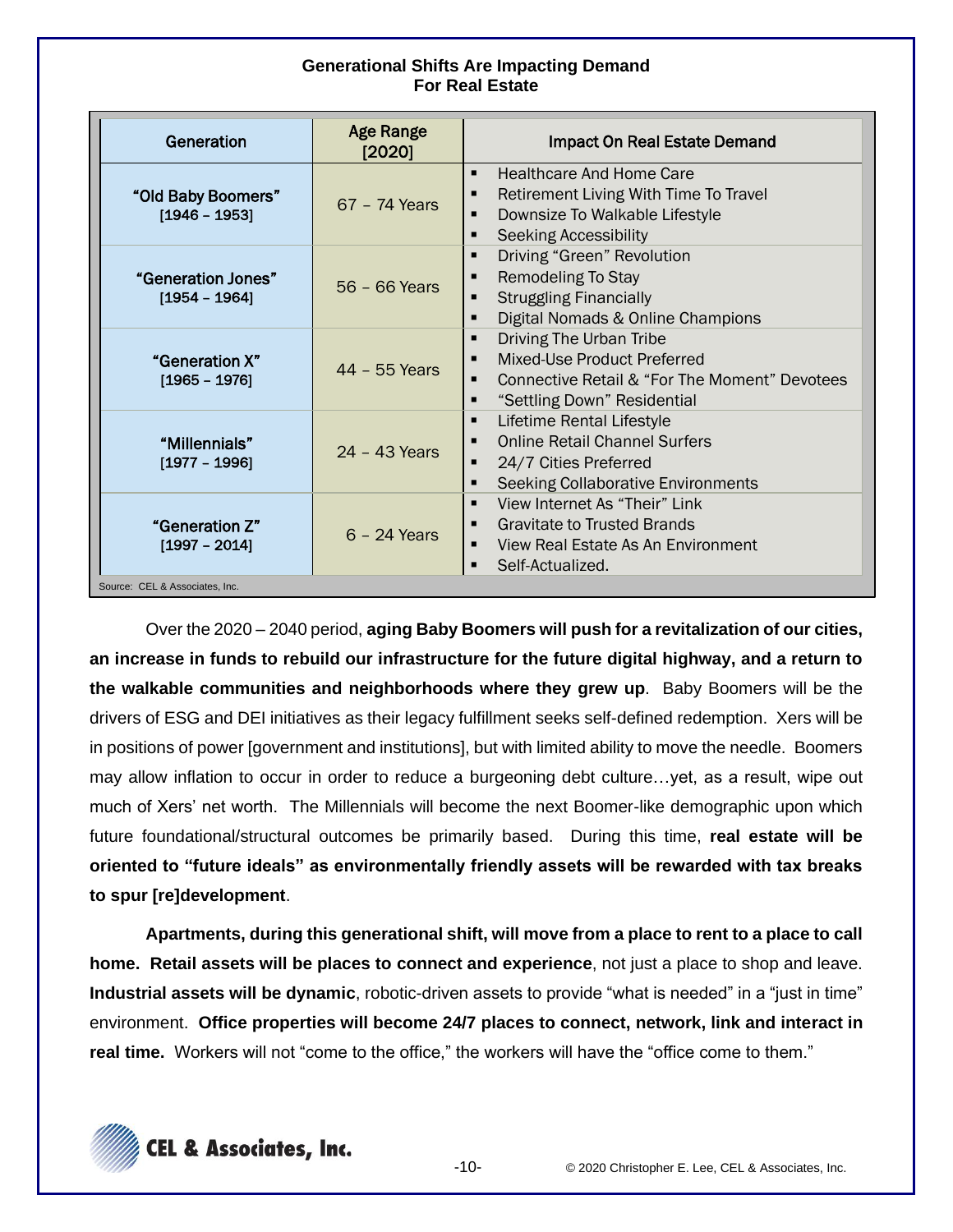Aging Boomers will need healthcare and safe places to blend "winding down" work and retirement. Xers will continue to view real estate as a necessity versus an opportunity, a part of life not a part of living, and a respite from perceived life challenges. **Millennials and Gen Zs will demand/expect "affordable" housing, digitally connected neighborhoods, and will increase their reliance upon online purchases**. Sometime in the mid-2020s, the pessimistic mindset brought about during COVID-19 will give way to a "New Beginning," a "Reset" of values and societal needs. **The real estate industry is poised to be not only the creator of asset-based solutions, but the architect of the rebuilding of our social fabric**. Future real estate opportunities will benefit from the urban growth machine theory [growth and development are vital to the economic health of a city] and an alignment of interests among all Stakeholders. However, that visionary transformation and "taking ownership" of the solutions requires leadership. Who will step forward?

#### **Repurposing Our Cities**

**The actualization of urban and suburban regeneration over the next decade, will require an aligned partnership between the real estate industry and external network of Stakeholders** [governmental agencies, lenders, community groups, employers, residents, and nonprofit entities]. Focused initiatives around creating people-centric spaces and accessibility connectors will mandate a complete overhaul of zoning, entitlement and land use practices. **Success will be defined by quality of life, increased access to opportunities, affordability, proximity to mass transit, reduced displacement, infrastructure upgrades and investments in open spaces, entertainment, arts, and recreation**. Buildings must be multi-dimensional [single purpose properties will slowly disappear];

community experiences will be aligned, shared and celebrated; and digital access and seamless delivery of services must be commonplace. The required real estate tools for success will be sensitivity to demographics, social inclusion, and balancing demands for accelerated economic growth with environmental sensitivity. **Removing politics and Luddites from the process will be challenging, but the importance of repurposing our cities for tomorrow will drive mutually desired outcomes**.

#### **Examples Of Site-Specific Renewal Or Repurposed Assets**

- ❖ L.A. Live, Los Angeles
- ❖ San Antonio River Walk, San Antonio
- ❖ Faneuil Hall, Boston
- ❖ Hudson Yards, New York
- ❖ World Trade Center, New York
- ❖ The River District, Portland, OR
- ❖ Discovery Green, Houston
- ❖ Port of San Diego
- ❖ Inner Harbor, Baltimore

The strength of a city is its spirit, camaraderie, and synergy. **Driving people inside for safety and protection is not a city, it is a dramatic plea for change**. Cities whose residents feel uncomfortable walking about, venturing out after dark, or sitting in a park are vestiges of local leaders' failure to think beyond their re-election. Cities void of art, trees, gathering places to talk with friends or watch their children play, is a reflection of a leadership void. Owners, developers, operators, and

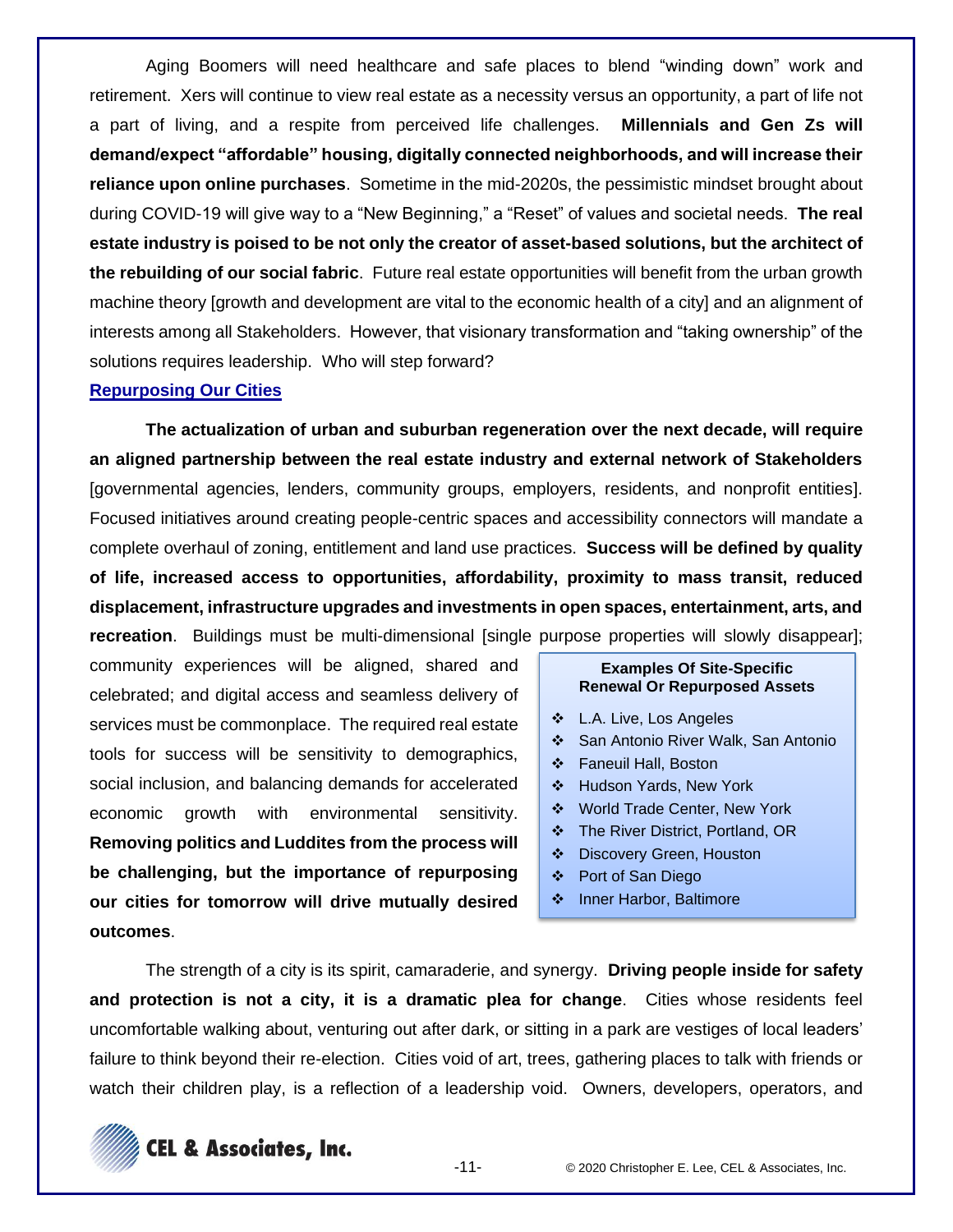occupiers can change that. **Cities cannot exist and prosper without form, structure, continuity, synergy, compatible adjacencies, visual order, and aligned leadership**. Today we have a governmental problem [the Dunning-Kruger effect] with on-the-sidelines or "in-waiting" transformative solutions unable or unwilling to step forward. The visions of LeCorbusier [the "Radiant City"], Ebenezer Howard [the "Garden City"], and Daniel Burham [the "City Beautiful"] cannot be realized in a vacuum. **Today the U.S. needs "balanced urbanization."**

Ten critical social or societal pillars are all in various stages of challenge, collapse, or restructuring. Those 10 platform foundation elements in every city and civil society are: [1] community and family; [2] faith; [3] environmental synergies/applications; [4] education; [5] freedom to speak, gather, and disagree; [6] equal opportunity for inclusion and realization of dreams; [7] visionary and transformational leadership; [8] care and concern for one another; [9] critical thinking; and [10] a commitment to engage in constructive solutions that take into account all Stakeholders. Rejection of facts and knowledge upends social alignment. Like Copernicus, whose theory that the earth was not the center of the universe, was rejected not on facts, but by dogma. **The real estate industry, in an age of discord, has a unique opportunity, once every 50 years or so, to lead this emergent path of bringing society together.**

The real estate industry must step forward to take a dominant seat at the table and shape future policies, design, planning, the sensory environment, property and user integration, transit planning, connectivity with the environment, and economic development. The keys for tomorrow will be holistic solutions that truly move the needle.

**Great cities are where opportunities, leadership, residents, institutions, and stakeholders come together for a shared purpose and aligned outcome expectations**. Outstanding urban achievement must balance educational, cultural, commerce, housing, and outdoor elements. Many accomplished researchers who study the evolution of cities (Jane Jacobs, Lewis Mumford, Colin Woodard, et al.) have concluded that **human beings cannot comprehend fragmentation, complexity, discontinuity, and dysfunction in their communities**. The real estate industry, as it has for centuries, can bring order, symmetry, form, and personal intersection to today's chaos. Visionary and transformative real estate leaders can shape the destiny of our cities. The recent Hudson Pacific Properties and Macerich grant program for artists and their One Westside project in Los Angeles, California, is a small yet meaningful example of "leading urban transformation."

We are now experiencing a massive outward migration from CBDs to growing suburban areas. The adage of "going to work downtown so I can eventually live in the suburbs," must be addressed. Many believe that the decay of our urban/public school system and failure to address rising crime, homelessness, high levels of COVID infection, and congestion have contributed to today's urban withdrawal.

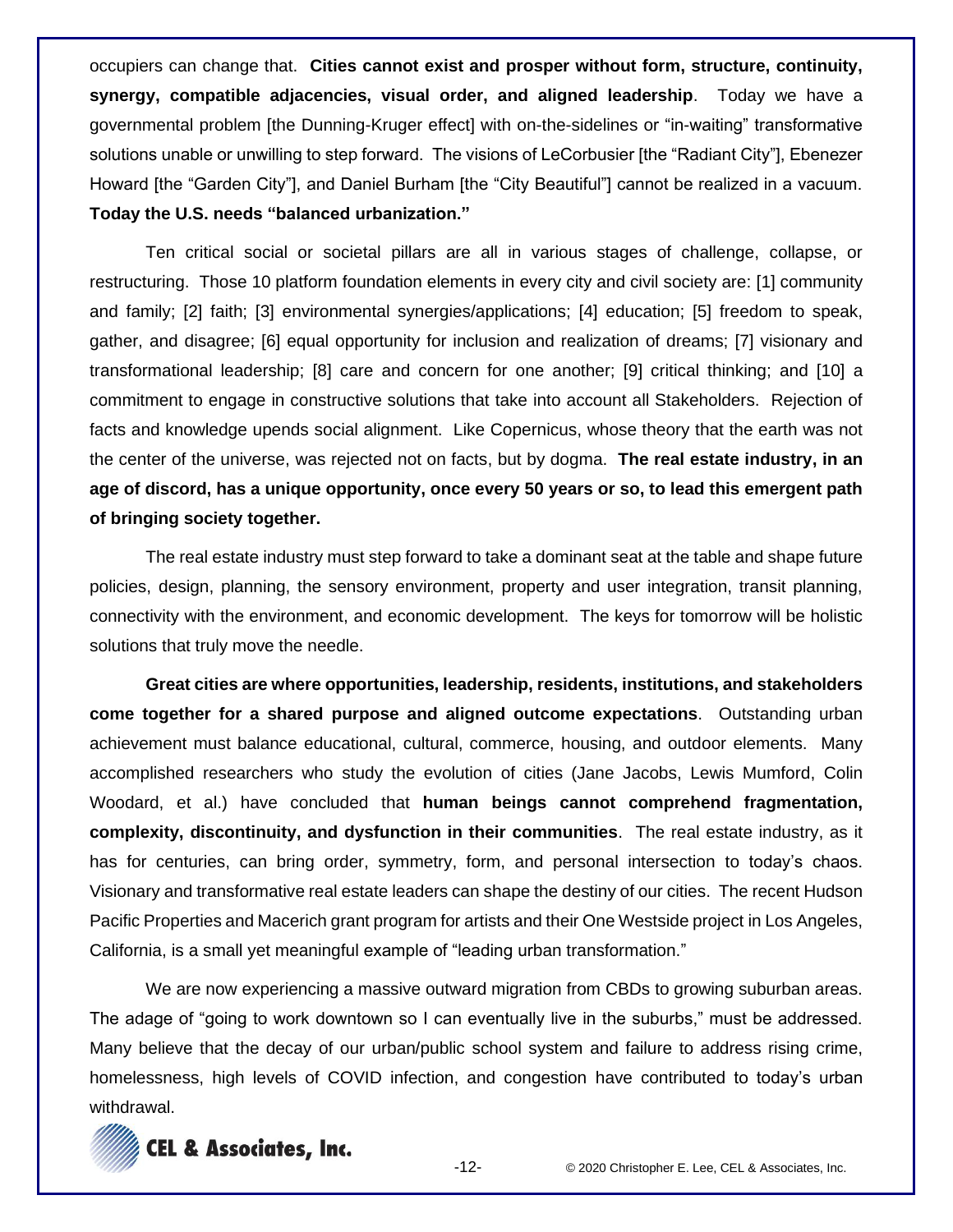**Cities and CBDs, however, will not be out of favor forever**. As Jeremy Kelly from JLL Global Research stated, the pandemic "struck at the heart of what cities are all about: togetherness, connectivity, shared services and shared spaces. Yet urbanization will continue." This is a **perfect opportunity for an urban and suburban reset**. Creating and assuring a prosperous tomorrow must begin today.

**Today, more than before, the real estate industry must lead in the repurposing of our cities. This is not an urban or suburban issue; it is a societal challenge and real estate industry opportunity**. Creating a web of environments [live, work, shop, play], linking all aspects of mobility, engaging all stakeholders, promoting wellness and health, integrating education and healthcare is real estate industry's leadership mandate. It is not who wins or loses a deal…it is about collaborating for a better tomorrow.

This current opportunity is unfolding in every city across America, regardless of size. We must avoid groupthink and encourage diversity of ideas, opinions, perspectives, and solutions. **There is no single answer…only great collaborative solutions to one of America's growing challenges**. Who will step forward to address these "forks in the road?" As Robert Frost, one of my favorite poets, wrote in the poem, "The Road Not Taken," *"…Two roads diverged in a wood, and I— I took the one less traveled by, and that has made all the difference."*

## **The New Workplace Reality**

**There will be no return to normal, but many aspects of the old normal [face-to-face interaction and team-based collaboration], will reshape the workplace of tomorrow**. According to an early 2020 Bain COVID-19 survey, 84% of all companies surveyed were "taking action to accelerate automation initiatives." In a 2Q 2020 McKinsey global business executives survey, 67% of companies have accelerated automation and artificial intelligence, and also noted 70% of global business executives wanted to hire onsite temporary workers and freelancers. During COVID, the deskto-seat ratio was down 15% - 30%. **According to CEL & Associates, Inc. research, 35% - 55% of work formerly performed in an office building probably will be done remotely**. According to Chris Herd, Founder & CEO of Firstbase, **remote work could cut \$1.2 trillion spent by tenants each year.** Long-term impacts on the amount and functional aspects of office space indicate a future far different than experienced over the past decade.

In 4Q 2020, and throughout 2021, we will see upticks in the recovery of office jobs, although clearly 100% will not be returning. Most office workers would like to return to the office on a part-time basis. According to a recent Gensler survey, 77% of office workers want to return to the office three or more days per week. Only 44% of office workers want to return five days per week.

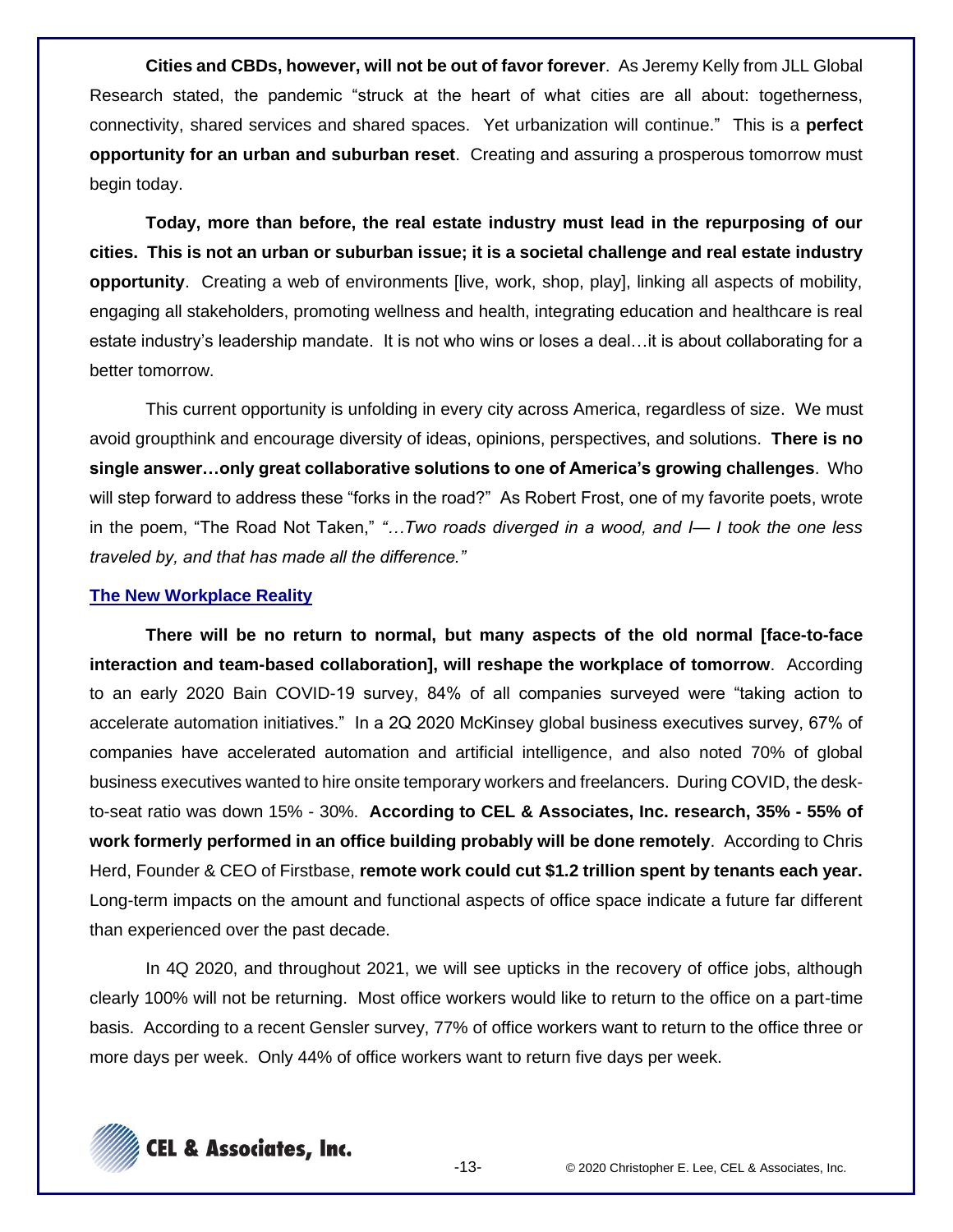

# **Sectors With Highest Potential to Work Remotely**

Source: McKinsey.

Workplace, work/life balance and wellness have moved center stage. **Buildings of tomorrow must be "welcoming and safe environments."** Amenities, services [e.g., space for package management and enhanced digital communications], design, "green features," and "convenience" features will be important. Creating people-centric spaces, focusing on what is inside the four walls and accommodating a 24/7 workplace environment will be needed. Use of environmentally friendly building materials, creation of open/public spaces, utilization of emerging energy generating building materials, access to food, transit options, childcare facilities, and walkable areas will be essential.

**Office buildings of tomorrow may offer percentage or consumption leases and multilocation flex leases** to accommodate the rapidly changing tenant environment. "Full Range"

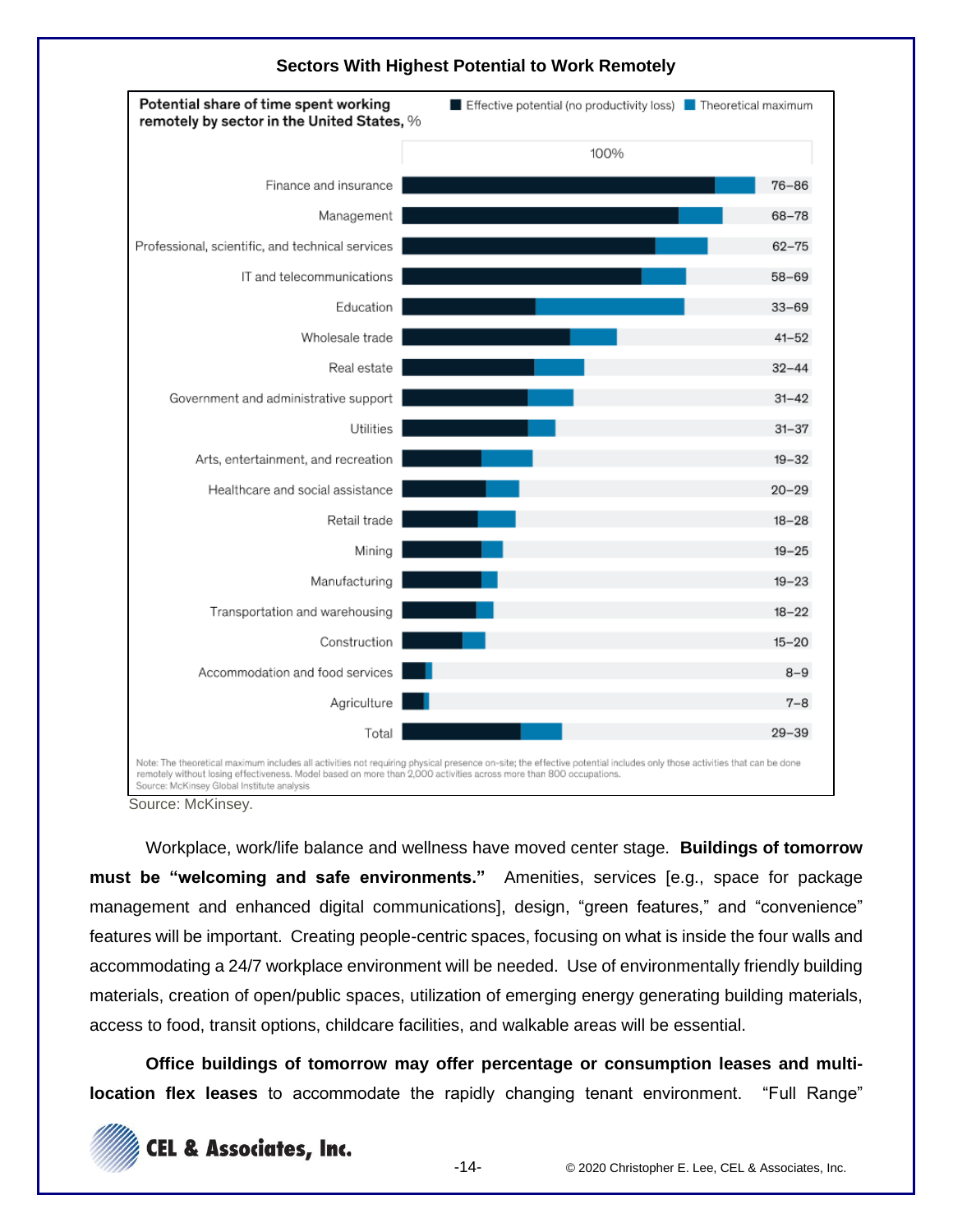workspace will replace open floor plans. Office buildings will increasingly become "community assets" …the fulcrum for life in the areas surrounding each property. In many cases, art exhibits, meet-theauthor events, travel seminars, social club meetings, and community philanthropy gatherings will take place in or will emanate from office buildings.

**The new workforce reality replaces space with connectivity; square feet metrics with worker productivity measures; and work/life balance replaces the old "go-to-work" mantra**. The next decade will be an exciting time for those owners/operators who can pivot, reinvent and embrace the new workplace reality.

# **New Consumerism & The Repurposing Of Retail Properties**

Everyone is aware of the dramatic shift from instore purchases to online shopping as a result of COVID-19. Tens of thousands of retail stores have closed, many permanently. According to Yelp, by September, nearly 100,000 restaurants and retail stores have closed. Online retail sales were less than 1% of total retail sales in 2000…today, online retail sales are over 16% of total sales. Black Friday retail sales this year saw nearly a 22% increase in online sales [\$9.03 billion], while instore traffic declined 52%. Amazon has nearly 50% market share of online sales. **By 2025, online retail sales are expected to be \$1 trillion**. The graphic below, created by FTI, highlights this trending data.



## **U.S. Online Retail Sales Forecast**

Apps for Grubhub, Uber Eats and DoorDash are likely installed on most phones. **CEL & Associates, Inc. estimates that, as a result of COVID-19 and technology, up to 200,000 restaurant/retail outlets will be closed by year-end 2025**. America has gone "Clubbing" [e.g., Walmart's Sam's Club, Costco's Gold Star membership, Target's Circle membership, and Amazon's Prime membership, to name just a few]. Malls will struggle over the next five years. Percentage rent [now only 10% of retail leases] should grow over the next five years. The consumer has taken hold of

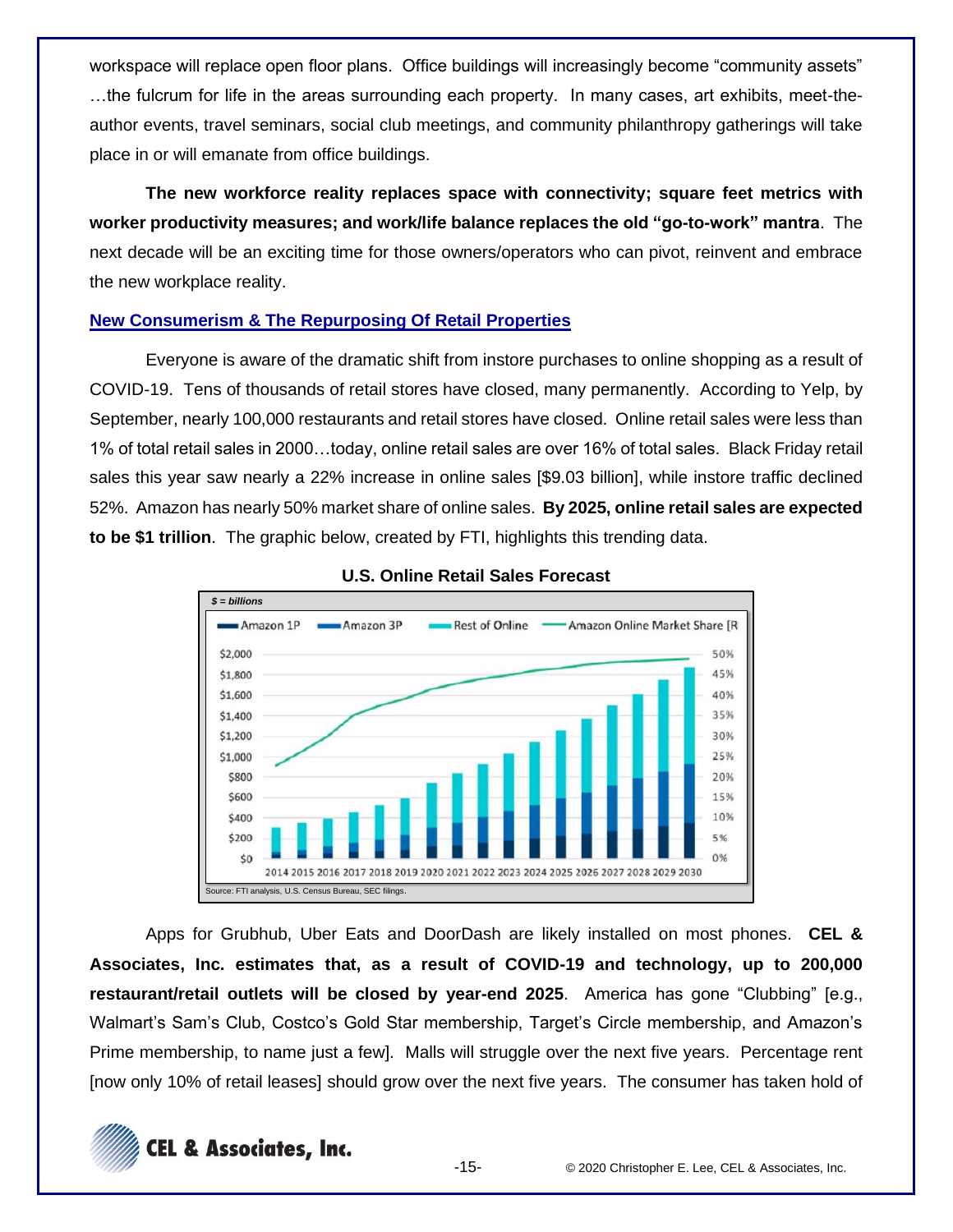retail interactions, and as a result, expect a 20% - 25% reduction in per capita of retail square feet to population ratio [currently around 23.5 sf].

**Many pedestrian malls have failed**. According to the *Journal of Urbanism: International Research on Placemaking and Urban Sustainability,* around 40 or so of the 125 pedestrian malls constructed during the 1960s and 1970s have closed. To attract pedestrians in the future, city shopping centers will need to install permanent protection from inclement weather, many comfortable seating areas, various types of water features, outdoor entertainment events, and a sense of containment.

One approach to achieving this challenge is the highly successful Mall of America ["MOA"] in Minneapolis. MOA opened in 1992 with 5.6 million square feet, and information on their website indicates: "Mall of America hosts more than 400 events a year, ranging from concerts, to celebrity appearances and fashion shows. Each year, 40 million people from around the world visit the mall, generating nearly \$2 billion each year in economic impact for the state."

Another approach taken on the west coast is Caruso's The Grove LA which opened in 2002 with 575,000 square feet of shopping and entertainment; and according to *Fortune* magazine, it is the No. 2 most-productive U.S. shopping center.

Clearly, retail is one of the most challenging asset types today. It appears that to be successful, not only must one "think outside of the box," but **remain true to the vision of providing customers/guests with an exciting, anticipated experience**.

**This tsunami of factors has turned nearly all retail business models upside down. Consumer behaviors are no longer easily predictable**. Recovery to pre-COVID levels of consumption are unlikely to occur before 2023 – 2024. Entertainment [movie theaters, concerts, plays, etc.] will recover very slowly [2025 – 2026], even with the availability of a COVID-19 vaccine. Online gaming, Netflix, Disney+, virtual museum and travel tours, online performances, and pay-per-view sporting events will take an increasing share of consumers' discretionary expenditures. Travel will recover slowly, and RevPAR for hotels will likely not return to 2019 numbers until 2025.

**What these consumer and consumption shifts mean to the retail industry, with some exceptions, is distress, discontinuity, and displacement**. However, in this turmoil will be thousands of redevelopment, repurposing, and repositioning opportunities. Mixed-use redevelopment projects will flourish over the next decade. New retail concepts will emerge, presenting new development opportunities. The arrival of "dark stores" [purposely built or converted online-only stores], and micro fulfillment centers reflect the many emerging retail real estate opportunities.

> "Online retail sales reach/exceed \$1.0 trillion by 2023." *FTI* "Online grocery sales will reach/exceed \$250 billion by 2025. *Mercatus* "78% of shoppers still prefer to visit a brick-and-mortar grocery store." *Mercatus*



-16- © 2020 Christopher E. Lee, CEL & Associates, Inc.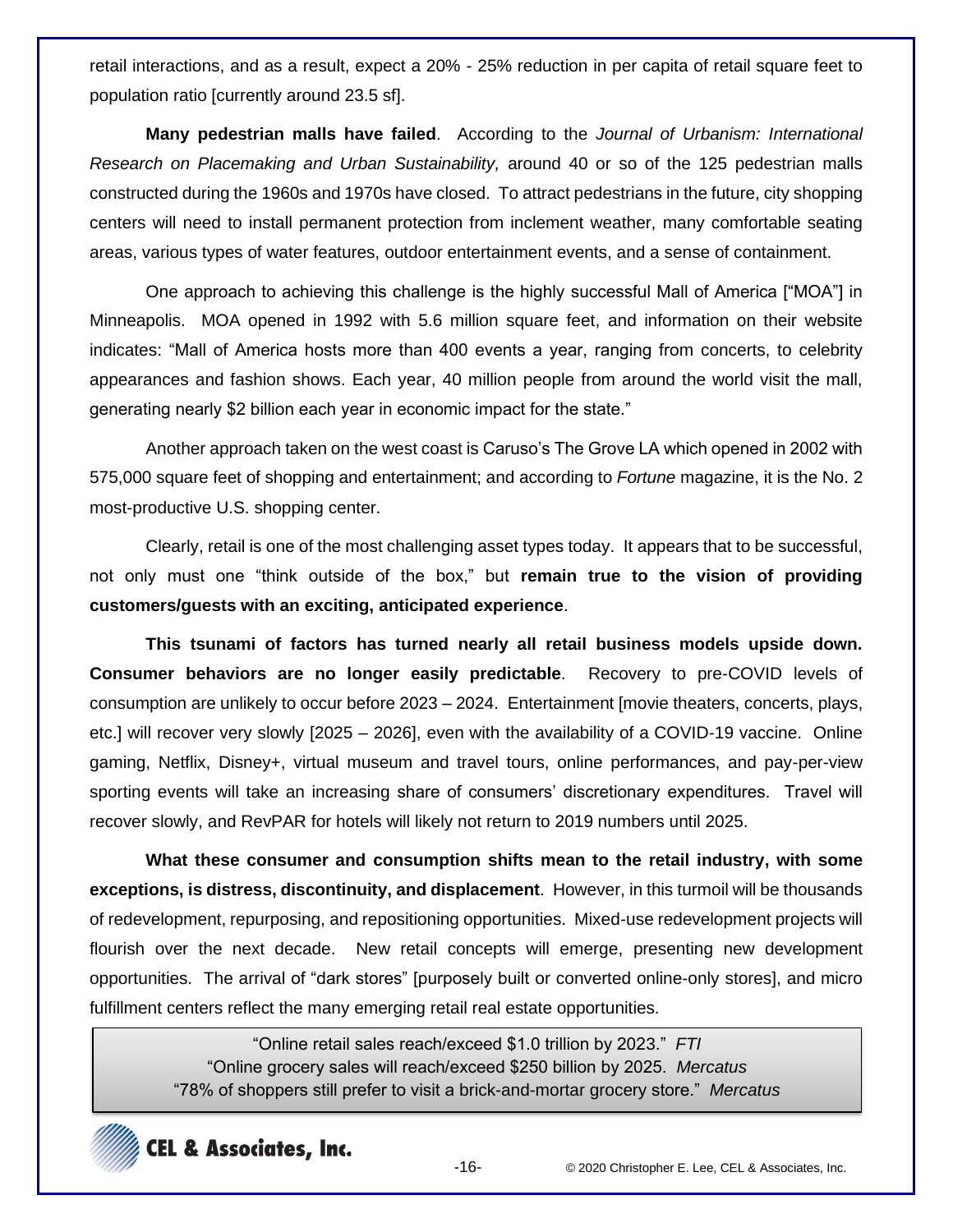Wellness, healthcare, medical retail, and the allure of finding something needed or unique will shape tenancy. It would not be surprising to see malls with different daily themes to attract various constituencies. **Retailers who have a valued relationship with their customers will thrive. Perhaps a demonstration of customer loyalty should be a lease condition? The blending of retail outlets, logistics, distribution, cold storage, and last-mile warehouse facilities could be recipients of the new consumerism**. New consumerism expects experience-based shopping encounters that are multi-dimensional and omnichannel. Digital optionality, virtual "try-on-before-youbuy," and hyper-personal experiences are some examples of new consumerism. While value and efficiency will drive shopping priorities, consumers want the feeling of discovery, adventure, surprise, and positive memories of the completed experiences. Staying relevant, highlighting what you stand for, and bringing a community connectivity will be tenant characteristics all retail real estate owners should design and appeal to. **"Putting on a show" may be better than extending store hours.**

#### **Industrial Real Estate Pivots**

The size, location, and purpose of the **industrial real estate sector are being transformed from "when it is ready" to "when it is needed," and from "just in time" to "already there."** Whether the asset is a warehouse, distribution center, assembly facility, service center, manufacturing, or flex space [collectively called industrial space or industrial real estate], the need for new and digitally compatible industrial space is accelerating. According to a July 2020 JLL report, **the demand for industrial real estate space could increase to 1 billion sf by 2025**. E-commerce, which JLL projects could reach \$1.5 trillion by 2025, is driving the demand for new ways to assemble, store and distribute products. A McKinsey report, issued a few years ago, predicts that manufacturing GDP could rise to \$3 trillion by 2025, or 20% above the current trend. Innovative supply chain management; digital, connective threads connecting suppliers and customers; and improved productivity/efficiency will drive future outcomes. And where will all of this e-commerce take place? In a real estate asset!

Robotics, new stacking systems, artificial intelligence, predictive analytics, driverless trucks [**Walmart is testing such vehicles, UPS has self-driving trucks on the road, and Amazon driverless trucks can now cover a 650-mile route],** and warehouse farming [think medical marijuana] are creating new opportunities every day. The need for on-demand warehouse facilities, buildings to house manufacturing, and need-it-now distribution centers, plus the replacement/upgrade needs of millions of square feet in industrial space are becoming the focus of value-add investors.

**The non-hospital healthcare sector is poised to increase its use of industrial real estate**. The medical device industry is expected to reach \$613 billion by 2025. The future of biopharma, pharmaceutical manufacturing and packing, solar energy, spacecraft/satellite manufacturing, high security facilities, among many other sectors will further expand the industrial sector…already high on e-commerce steroids. The addition of a proposed national infrastructure plan will add to the space

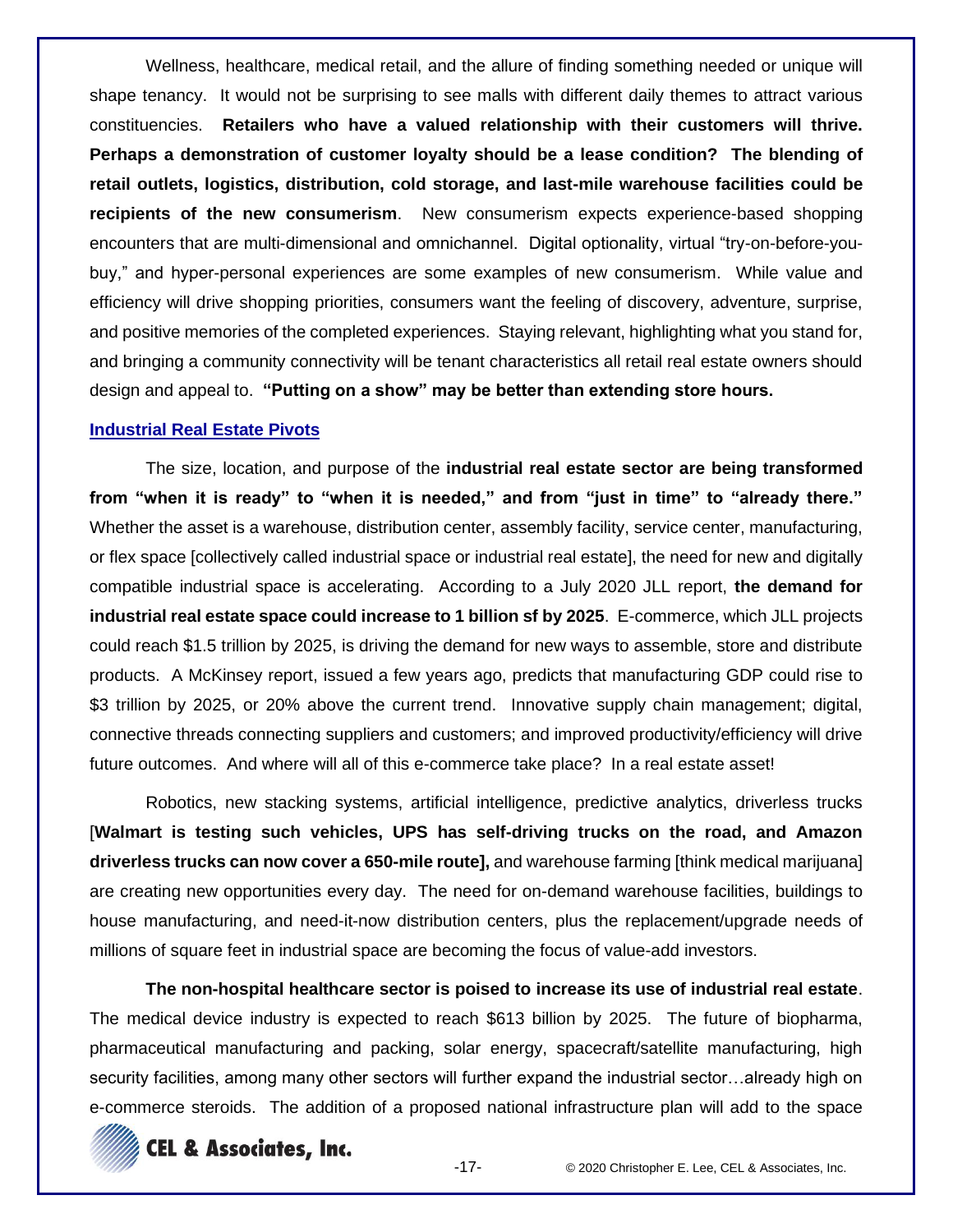needs of the manufacturing products required for those structural upgrades. Watch for **"quick build factories"** [think Moderna] as an emerging trend driving future space demand.

The real estate industry must be "at the table" when industrial/manufacturing policies are being shaped, not at the receiving end of what has already been decided.

## **Multifamily Continues Its Trajectory**

Unlike retail or office classes, the multifamily sector has shown great resilience, despite government mandated prohibition of rent increases and evictions. In November and December 2020, NMHC's Rent Payment Tracker revealed 90.3% and 89.8% of apartment households made full or partial payments by the 20<sup>th</sup> of the month. With a renewal conversion rate in the 55% - 65% range for many major metro markets, and the fact that around 37% of renters live in apartments, and 44.1 million U.S. households are renters, the residential for-rent marketplace remains fairly strong throughout the COVID crisis. Passage of the CARES Act and the Emergency COVID Relief Act of 2020 and other economic/financial stimulus programs have benefited the multifamily industry. The availability of historically low interest rates and the Maslowian-like need to seek and have affordable shelter, even in times of significant challenges, highlights the continued, positive attributes within the multifamily industry.

This stable foundation structure has held strong, despite massive job losses and dislocations, remote learning at most colleges and universities, and stay-in-place policies. While multifamily asset performance has remained fairly strong, transactional activity has declined significantly over 2019 totals. In addition, the **total of distressed multifamily loans through the 3Q 2020, stood at \$21.4 billion**. Cap rates remain low, and investor interest is rapidly improving ["at the right price"].

However, in the U.S., approximately 29 million adults, according to the recent January 2021 U.S. Census Bureau's Household Pulse Survey, reported that their household did not get enough to eat, and **26% of renters with children lived in a household that was behind in rent.** Fifteen percent

of adult renters, according to the Pulse survey, lived in a household that was behind in rent. The percentage of households paying more than 30% of their income for housing is growing. **Throughout most of major U.S. metropolitan areas, housing affordability has moved from a problem to a crisis**. To address this crisis, a coalition of private, public, government,

# The Housing Act of 1949

The Housing Act of 1949 was passed to help address the decline of urban housing following the exodus to the suburbs. The legislation provided governance over how federal financial resources would shape the growth of American cities. Components of the legislation aimed at reducing housing costs, raising housing standards, and enabling the federal government for the first time, to aid cities in clearing slums and rebuilding blighted areas. The program emphasized new construction. In addition to improving the available housing stock, the program made open space land, neighborhood facilities, and basic water and sewer facilities eligible for federal assistance.

*Source: American Planning Association*

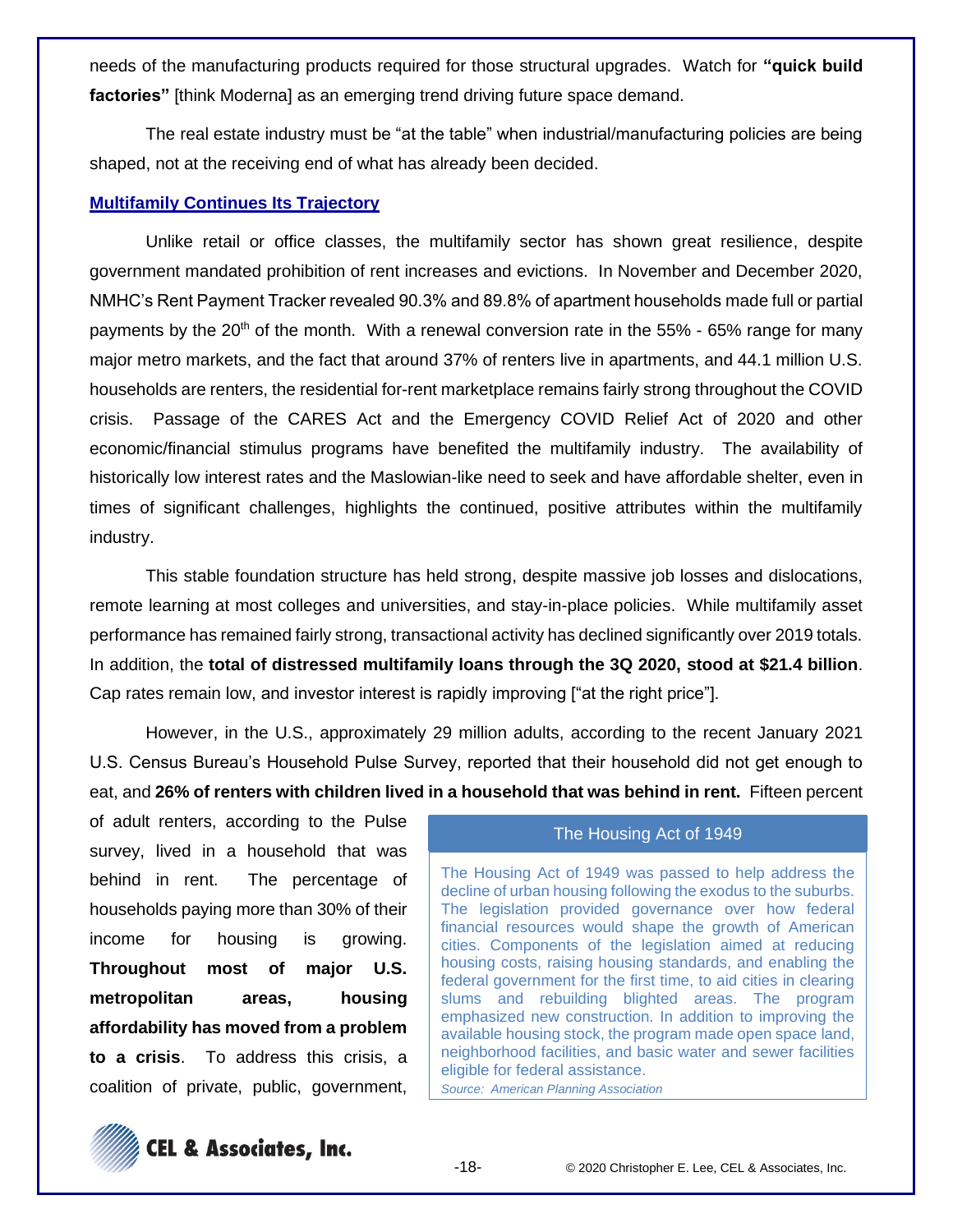nonprofit, and quasi-government entities must come together for a shared purpose. Key components of providing solutions could include a national plan similar to the 1948 Marshall Plan, as well as revisiting the National Housing Act of 1949. Affordable housing, community [re]development, and conventional for-rent projects must become a national priority…led by the real estate industry, and specifically all Stakeholders within the multifamily sector.

**We have more than enough capital, more than enough capacity to fulfill and desire to get started, and there is more than enough demand and need to assure a successful outcome**. The combination of tax, finance, and subsidy legislation, plus the ability to transcend outdated and restructure local, regional, and state government regulatory policies and zoning/entitlement laws will create



positive outcomes for all Stakeholders. Since the late 1940s, there have been multiple attempts to create such a national policy, but unfortunately, many well-intended programs were lost in the abyss of theories, political agendas, scandals, and economic/financial crises. The solutions are multi- not singledimensional.

The multifamily industry must build upon, rather than repeat, the positive attributes of the Housing and Community Development Act of 1974 and 1980; Community Reinvestment Act of 1977, the unique benefits contained in the Housing & Community Development Act of 1992, the Low-Income Housing Preservation and Resident Homeownership Act of 1990 and many other similar Federal and State programs. There has not been a lack of progress, just a list of additive programs that addressed moments in time.

Like all other real estate classes, now is the time for visionary and transformative leadership. Focusing on the solutions must become a real estate industry priority.

# **Closing Comments**

**The path to tomorrow's success can be seen easily today**. To quote Fleet Admiral William "Bull" Halsey, "There are no great people in this world, only great challenges which ordinary people rise to meet." Today is an extraordinary time to be in the real estate industry, a time when the real estate

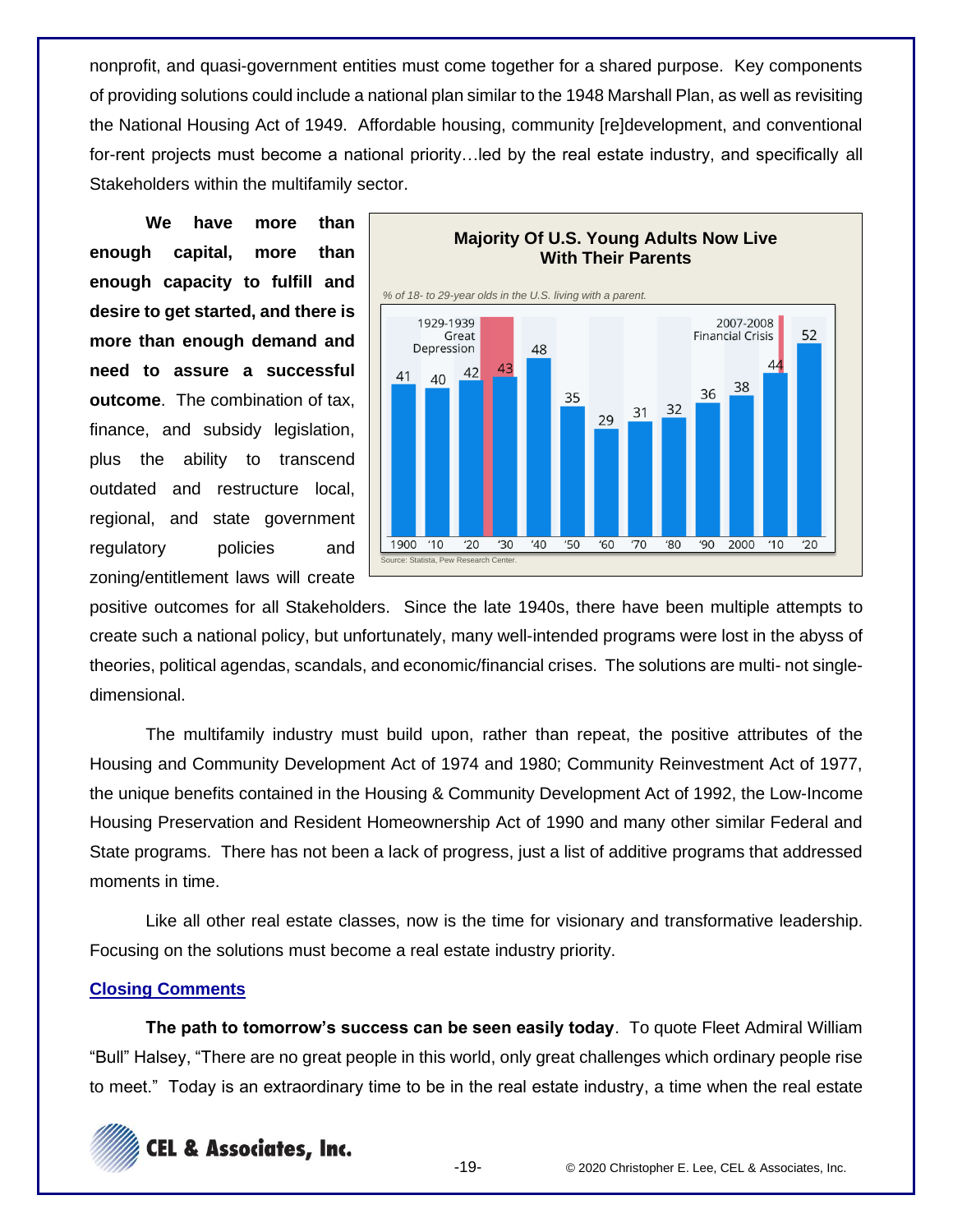industry, its leaders and professionals can align to achieve great outcomes. **Today is a "Mandate to Lead"…who will step forward to make a lasting difference?**

Regards,

Christopher Lee Editor

*Note: This report has been prepared by CEL & Associates, Inc., who retains all rights to its content. This report may not be reproduced, distributed, and/or used in presentations or offering/fund raising prospectus/memorandums, and/or used in communications, speeches and/or presentations in its entirety or in parts without the prior written consent of CEL & Associates, Inc. You may reproduce/distribute and/or share this article with friends, colleagues and associates. Opinions and forecasts contained in this, prior and future articles may change without notice. The author encourages readers to offer comments, feedback and recommendations for further enhancement to [newsletter@celassociates.com](mailto:newsletter@celassociates.com)*

#### **SPREAD THE WORD**

If you enjoy reading *Strategic Advantage* and *Leadership Conversation*, and have benefited or received value from our insights and recommendations over the past 25 years, perhaps your friends, business associates, other members of your team or industry peers will also enjoy it.

You can provide them with an individual subscription by several options:

- Click here: **http://newsletter.celassociates.com** and fill in their contact info or forward this link to them
- If for multiple people, send us an email with a list of their individual contact info and email address

Today there are over 12,000 readers of Strategic Advantage…spread the word.

*Give Us Your Opinion:* We want to hear from you and to have future issues reflect your needs and questions. Please email your comments, ideas, suggestions and insights to newsletter@celassociates.com.

*For More Information:* For more information regarding our services (Strategic Planning, Compensation, Opinion Surveys, Benchmarking, Performance Improvement, Succession Planning and Governance/Management), please email us at newsletter@celassociates.com or call 310.571.3113.

*To Subscribe:* To subscribe to CEL & Associates, Inc. and Christopher Lee's *Strategic Advantage* newsletter with ongoing insights, opinions and forecasts regarding issues, trends and opportunities within the real estate industry, please email us at newsletter@celassociates.com with *"Subscribe"* in the Subject line and provide your full contact information.

*To Change Your Contact Information***:** Please email us at newsletter@celassociates.com with *"Change Contact Information"* in the Subject line and include your new contact information.

**Disclaimer:** The opinions, forecasts, information and insights presented in this article are of a general nature and do not constitute the provision of investment, management or economic advice to any person, organization or governing board, and this article does not contain any recommendation(s) to buy, sell and/or invest in any security, real estate asset, fund or adopt as an element of any investment strategy. Opinions and forecasts expressed herein are subject to change without notice. Relevant information was obtained from sources deemed reliable. Such information is not guaranteed as to its accuracy.

**Prior Newsletters: If you would like to download prior newsletters, please go to the following links.**

**Retrench, Recover, Reset & Retool Real Estate Strategy Imperatives...Post-COVID-19**

<http://www.celassociates.com/onlinenewsletter/retrench-recover-reset-retool-post-covid19-sa-k120120.pdf>

*What Will The Real Estate Industry Look Like In The New Normal?*

<http://www.celassociates.com/onlinenewsletter/re-industry-new-normal-sa-k061820.pdf>